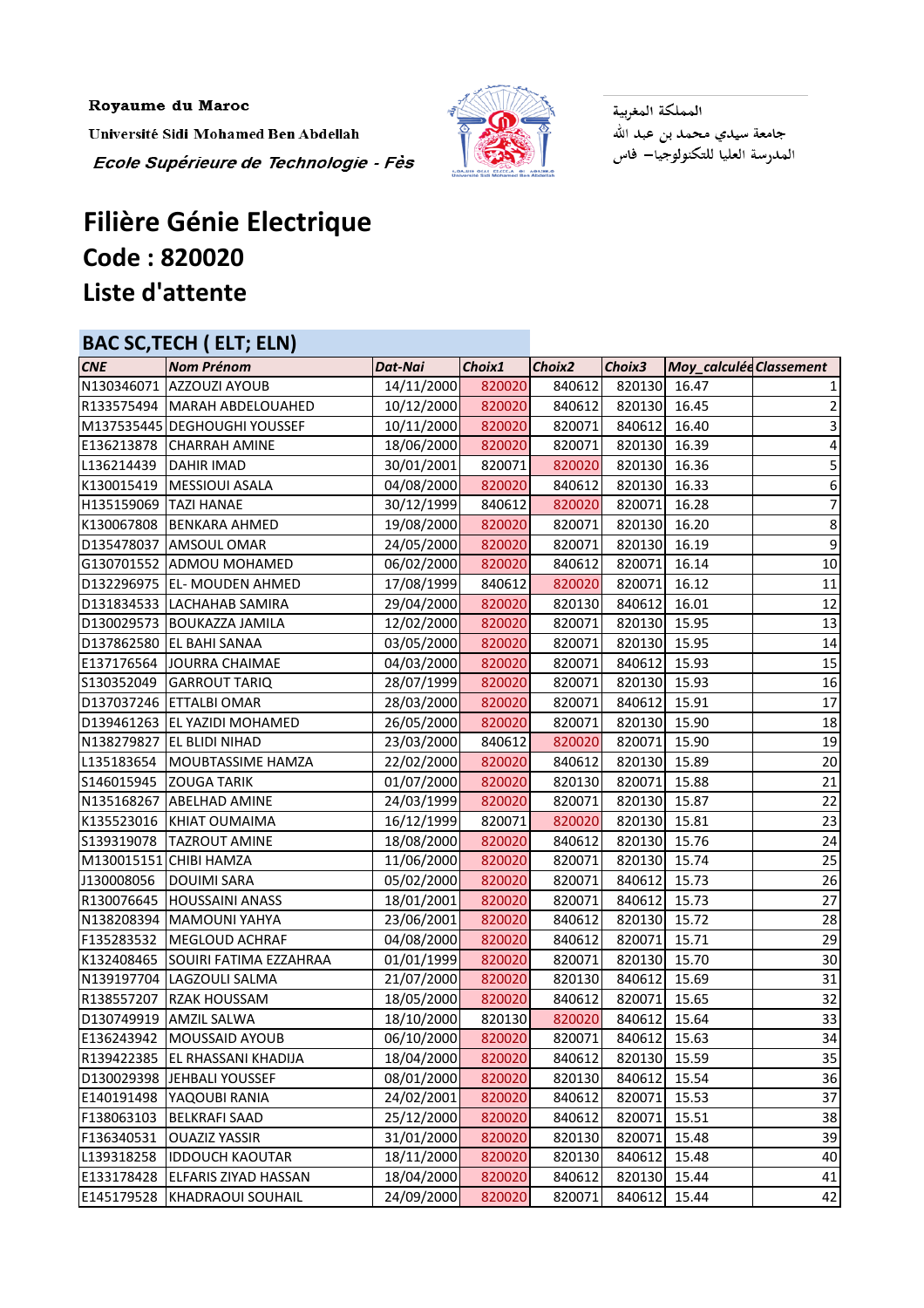|                        | N138331518   BENLAHBIB HOUDA     | 20/01/2000 | 820020 | 820071 | 820130 15.43 |       | 43 |
|------------------------|----------------------------------|------------|--------|--------|--------------|-------|----|
|                        | E134133245  BOUZITOUNA NAOUAL    | 01/07/2000 | 820020 | 820130 | 820071       | 15.42 | 44 |
|                        | K135171160 KASSAM FATIMA EZZAHRA | 06/02/2001 | 820020 | 820130 | 820071       | 15.41 | 45 |
|                        | K130471552 YAKHAF ALLAH OSSAMA   | 02/08/2000 | 820020 | 820071 | 840612       | 15.41 | 46 |
|                        | M135535240 HARGAL HAMZA          | 10/01/2000 | 820020 | 820071 | 820130       | 15.40 | 47 |
|                        | D131320274 MIKRADI RACHID        | 08/05/2000 | 820020 | 840612 | 820071       | 15.40 | 48 |
|                        | K132278212 SENNANE YASSINE       | 02/07/1999 | 820020 | 820071 | 820130       | 15.39 | 49 |
| N140042133 AMINE TARIK |                                  | 16/03/2001 | 820020 | 840612 | 820130       | 15.36 | 50 |
| F135387784             | <b>EL ASSARI AYOUB</b>           | 18/10/2000 | 820020 | 820130 | 840612       | 15.34 | 51 |
| E134207589             | <b>TIZIT LOUBNA</b>              | 02/02/2001 | 820071 | 820020 | 820130 15.34 |       | 52 |
| L136288763             | <b>DYABI SOFIANE</b>             | 02/02/2001 | 820020 | 820130 | 820071       | 15.31 | 53 |
| R130015551             | <b>L HSAINI SOUFIANE</b>         | 18/04/2000 | 820020 | 820071 | 840612       | 15.29 | 54 |
| S132142780             | <b>EL KHARBAOUI SAMI</b>         | 15/02/1999 | 820020 | 820130 | 840612       | 15.29 | 55 |
| R137603073             | KIAL MOHAMED                     | 22/11/2000 | 820130 | 820020 | 840612       | 15.29 | 56 |
| N135147322 AAFI GHITA  |                                  | 02/01/2001 | 820020 | 820130 | 840612       | 15.27 | 57 |
|                        | D134707960 EL FAKKAK KHADIJA     | 11/03/2000 | 820130 | 820020 | 840612       | 15.27 | 58 |
|                        | N135303994 BELLAYSAR BOUTAINA    | 25/04/2000 | 820020 | 820130 | 820071       | 15.26 | 59 |
|                        | D130029800 BOURZIK FATIMA-ZAHRA  | 13/01/2000 | 820020 | 820071 | 820130       | 15.25 | 60 |
| D144024546 JALYL RANIA |                                  | 15/02/2000 | 820020 | 820130 | 820071       | 15.25 | 61 |
|                        | D140028502 LAANIBA OUSSAMA       | 08/11/2000 | 820020 | 820071 | 840612       | 15.24 | 62 |
|                        | N133158061 BOUDARGA YASSIR       | 24/02/2000 | 820020 | 820071 | 820130       | 15.24 | 63 |
| K139290463             | KAANANE YOUSSEF                  | 19/07/1999 | 820020 | 820071 | 840612       | 15.22 | 64 |
| R137422830             | <b>EL HIBA MERIEM</b>            | 01/01/2001 | 840612 | 820020 | 820071       | 15.22 | 65 |
|                        | G130693844 ESSALHI ABDELHADI     | 01/01/1997 | 820020 | 820071 | 820130       | 15.20 | 66 |
| R130153403             | <b>KHOUFAIFY ANASS</b>           | 19/03/2001 | 820020 | 820071 | 820130       | 15.20 | 67 |
| S136103005             | AL-RHAMMOUR IMAD                 | 17/01/1999 | 820020 | 820071 | 820130       | 15.20 | 68 |
| N139303961             | <b>BOUSRAF IBRAHIM</b>           | 28/06/2000 | 820020 | 840612 | 820071       | 15.19 | 69 |
| D136329342             | <b>FAIK MUSTAPHA</b>             | 28/11/2000 | 820020 | 820130 | 840612       | 15.18 | 70 |
| J137116051             | <b>AIT AISSA YOUSSEF</b>         | 18/06/2000 | 820020 | 820071 | 820130       | 15.16 | 71 |
| K137123938             | <b>TERBACHI ABDELBAR</b>         | 01/01/2000 | 820020 | 820130 | 840612       | 15.15 | 72 |
|                        | R137344033 HARKAT IKRAM          | 15/08/1999 | 820020 | 820130 | 840612       | 15.15 | 73 |
|                        | D145028605 OUTLOUHOU BRAHIM      | 10/12/2000 | 820020 | 820130 | 820071       | 15.13 | 74 |
| S149015907             | <b>ZOUGA KAMAL</b>               | 01/07/2000 | 820020 | 820130 | 820071       | 15.13 | 75 |
|                        | M145024234 OUBOUADDI YASSIN      | 29/12/1999 | 820020 | 820130 | 820071       | 15.12 | 76 |
| L133213092             | <b>ELFATEHY IKRAME</b>           | 22/10/2000 | 820020 | 840612 | 820071       | 15.11 | 77 |
| E144041677             | <b>SADKI IKRAM</b>               | 09/12/2000 | 820020 | 820071 | 840612       | 15.11 | 78 |
|                        | M137446552 BOUCHIKHI ATMANE      | 17/02/2001 | 820020 | 820071 | 820130       | 15.10 | 79 |
|                        | N130304089 MONASEF NISRINE       | 08/11/2000 | 820020 | 820130 | 820071       | 15.08 | 80 |
|                        | N136344911 ZEROUALI ABDELHAKIM   | 24/04/2001 | 820020 | 820130 | 820071       | 15.07 | 81 |
| R130192783             | <b>FERRI AYOUB</b>               | 17/03/2000 | 820020 | 820130 | 820071       | 15.07 | 82 |
| K130230969             | <b>QJAOUJ ELGHALIA</b>           | 20/01/2001 | 820130 | 820020 | 820071       | 15.05 | 83 |
|                        | N132350590 ESSALIHI MOUAD        | 31/03/2001 | 820020 | 820130 | 820071       | 15.04 | 84 |
| K110013652             | <b>BENTAJA OTHMANE</b>           | 31/03/2000 | 820020 | 820071 | 840612       | 15.04 | 85 |
|                        | M135354708 HAMDOUNI ISMAIL       | 01/11/2000 | 820020 | 820071 | 820130       | 15.02 | 86 |
|                        | N136173562 EL HANAFI KAWTAR      | 17/02/2001 | 820020 | 820130 | 840612       | 15.02 | 87 |
|                        | M138438575 ANAAM HAMZA           | 10/06/2000 | 820020 | 820071 | 840612       | 15.01 | 88 |
| R132683334             | <b>ALAMI CHAOUNI YASSINE</b>     | 01/06/2000 | 820020 | 840612 | 820130       | 15.00 | 89 |
| F132266041             | <b>GHALEM MOHAMED</b>            | 20/06/2000 | 820020 | 820130 | 840612       | 14.98 | 90 |
| K135391984             | <b>BINIAT YASSINE</b>            | 15/09/2000 | 820020 | 820071 | 820130       | 14.98 | 91 |
|                        | M136130978 ROUANE HAJAR          | 10/05/2000 | 820130 | 820020 | 820071       | 14.97 | 92 |
| E147179314             | EL HAIMER CHAIMAE                | 24/08/2000 | 840612 | 820020 | 820071       | 14.97 | 93 |
| E133217185             | <b>KARROUT ZIAD</b>              | 25/07/2000 | 820020 | 840612 | 820130       | 14.96 | 94 |
| D136917816             | LAOUAD MOUAD                     | 23/03/2001 | 820020 | 820130 | 820071       | 14.92 | 95 |
| L132312640             | <b>AIT LHOUSSAINE ASMA</b>       | 23/05/2000 | 820020 | 820071 | 840612       | 14.91 | 96 |
| D130338119             | <b>BOUCHAALA OUSSAMA</b>         | 26/11/2000 | 820020 | 820130 | 820071       | 14.89 | 97 |
| R138828700             | EL HAGOUCHI IKRAM                | 06/06/2000 | 820020 | 840612 | 820071       | 14.88 | 98 |
|                        | H139373668 KOUIDRI AYOUB         | 04/07/2000 | 820020 | 820071 | 820130       | 14.88 | 99 |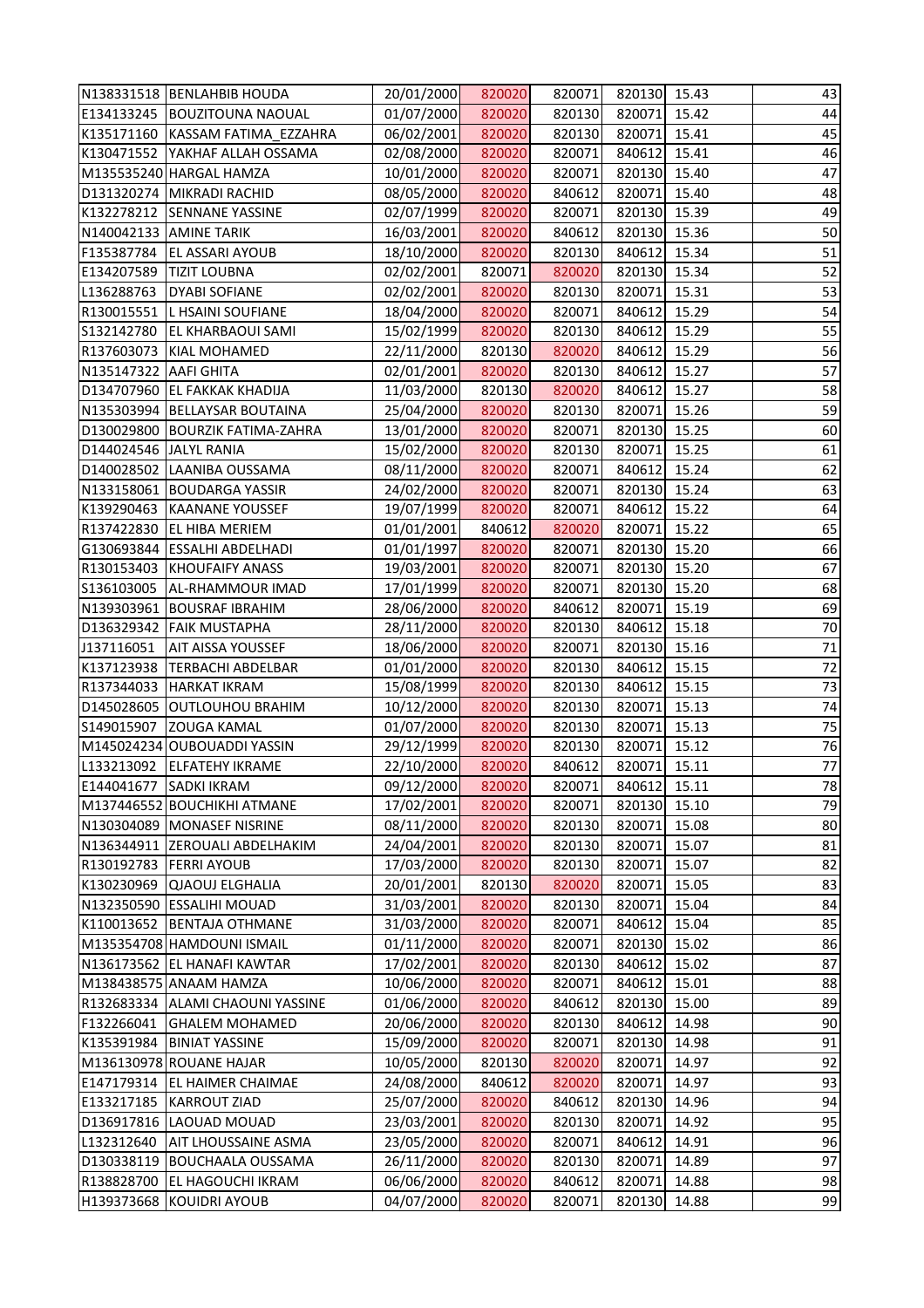| E142188661 CHAIR ZIAD |                                        | 16/07/2000 | 820020 | 840612 | 820071       | 14.87 | 100 |
|-----------------------|----------------------------------------|------------|--------|--------|--------------|-------|-----|
| J131372250            | <b>EZ-ZOUBI YASMINE</b>                | 21/09/2000 | 820130 | 820020 | 840612       | 14.87 | 101 |
|                       | D132745100 RACHID WARDA                | 16/10/1999 | 820020 | 820071 | 840612       | 14.86 | 102 |
|                       | N136198523 TARBAZ IMANE                | 01/08/2001 | 820020 | 820071 | 840612       | 14.85 | 103 |
| K132283057            | <b>EDDAHMANY ZOHAYR</b>                | 15/02/2000 | 820020 | 820130 | 820071       | 14.82 | 104 |
| K144029370            | <b>BENCHIHEB MOHAMMED AKRAN</b>        | 11/07/2000 | 820020 | 820071 | 820130       | 14.81 | 105 |
| L131249653            | <b>ABOUTABIT AMINA</b>                 | 09/08/2000 | 820020 | 840612 | 820130 14.81 |       | 106 |
| D132619778            | <b>BAMOUH AYOUB</b>                    | 13/08/2000 | 820020 | 840612 | 820071       | 14.80 | 107 |
|                       | G130377391 ELGOURMY ILYASS             | 08/07/2000 | 820020 | 820071 | 820130       | 14.79 | 108 |
| S136335594            | <b>OUEZZIN ANAS</b>                    | 28/02/2000 | 820020 | 820071 | 840612       | 14.77 | 109 |
|                       | R130075123 DEBDOUBI AYMAN              | 12/10/2000 | 820020 | 820071 | 840612       | 14.77 | 110 |
|                       | K130021537 ECH-CHABKI FATIMA EZZAHRA   | 23/10/2000 | 820020 | 840612 | 820130 14.76 |       | 111 |
|                       | M136233910 SADGUI HMAD                 | 16/02/2000 | 820020 | 820130 | 820071       | 14.75 | 112 |
|                       | K130025813 EL MASSKHOUNI AMINE         | 18/05/2000 | 820020 | 820130 | 820071       | 14.74 | 113 |
|                       | R132791139   MARHARI SOUFIANE          | 22/02/2000 | 820020 | 820130 | 820071       | 14.72 | 114 |
|                       | R131536474 LATIF AYMAN                 | 22/05/2000 | 820020 | 840612 | 820130       | 14.71 | 115 |
| K136400663            | <b>LACHARI ACHRAF</b>                  | 01/10/2000 | 820020 | 820130 | 840612       | 14.71 | 116 |
|                       | M137282694 SABOUNI AHMED               | 09/03/2000 | 820020 | 820071 | 820130       | 14.69 | 117 |
| J138324223            | <b>BAAKKA OUMAYMA</b>                  | 26/03/2000 | 820020 | 820130 | 840612       | 14.68 | 118 |
| F137336460            | MANSOURI AYOUB                         | 28/11/2000 | 820020 | 820130 | 820071       | 14.68 | 119 |
|                       | M133535239 EL HAMZAOUI MOHAMED         | 26/09/2000 | 820020 | 820071 | 840612       | 14.67 | 120 |
| J134250818            | <b>ESSAHAT SANAE</b>                   | 01/08/2000 | 820020 | 840612 | 820130 14.65 |       | 121 |
| P137534455            | <b>SLIMANI ADNANE</b>                  | 20/03/2000 | 820020 | 820071 | 820130       | 14.65 | 122 |
|                       | E145130552 AFOULLOUS IMANE             | 09/06/2000 | 820020 | 820071 | 820130       | 14.63 | 123 |
| B138070051            | <b>OUANANE DOUAE</b>                   | 11/04/2001 | 820020 | 820071 | 820130       | 14.62 | 124 |
|                       | G130585495 ELHAYMOUDI OTMAN            | 29/01/1999 | 820071 | 820130 | 820020       | 14.62 | 125 |
| K136270032            | HAJJAR YOUSSEF                         | 29/07/2000 | 820020 | 820071 | 820130       | 14.58 | 126 |
| K138471030            | KARIM HAMZA                            | 06/10/2000 | 820020 | 820130 | 820071       | 14.57 | 127 |
| N135279813 BRIQ ZINEB |                                        | 06/06/2000 | 820020 | 820130 | 820071       | 14.57 | 128 |
|                       | M142052180 OULAARBI ACHRAF             | 05/02/2000 | 820020 | 820130 | 820071       | 14.56 | 129 |
|                       | K138100239 ED-DEKKANI ILIAS            | 22/07/2000 | 820020 | 840612 | 820130 14.55 |       | 130 |
| R135805764            | <b>ACHAHOU SALAHEDDINE</b>             | 13/09/2000 | 820020 | 820071 | 840612       | 14.53 | 131 |
| K139290633            | <b>LAFRYHI YASSINE</b>                 | 28/06/1999 | 840612 | 820020 | 820071       | 14.53 | 132 |
|                       | N141025086 EL FADILI SALWA             | 06/10/2000 | 820020 | 820130 | 840612       | 14.52 | 133 |
| K130373640            | LAAMIMA AMMAR                          | 22/08/2000 | 820020 | 820071 | 820130       | 14.52 | 134 |
| F137400370            | <b>MAKER ACHRAF</b>                    | 13/03/2001 | 820020 | 840612 | 820130       | 14.50 | 135 |
| E139098004            | EL BARHMANI OUMAIMA                    | 07/03/2000 | 840612 | 820020 | 820071       | 14.50 | 136 |
|                       | M132457541 OMARI ALAOUI FATIMA EZZAHRA | 11/11/2000 | 820020 | 820130 | 820071       | 14.49 | 137 |
| E144056326            | <b>ALLOU MERIEME</b>                   | 08/06/2000 | 820020 | 820071 | 840612       | 14.46 | 138 |
| K135075145            | <b>ABOURIDA MOHAMED</b>                | 09/11/1999 | 820071 | 820020 | 840612       | 14.46 | 139 |
| E135251556            | <b>EDDAHBI OUMAIMA</b>                 | 29/02/2000 | 840612 | 820071 | 820020       | 14.46 | 140 |
| D132446664            | <b>GHARNIT YOUNES</b>                  | 12/02/2000 | 820020 | 820071 | 820130       | 14.44 | 141 |
| D138495000            | AIT OUAHMANE ABDERRAHMAN               | 21/03/2000 | 820020 | 820071 | 820130       | 14.43 | 142 |
| R137801536            | <b>MOUKDAD MOUHCINE</b>                | 02/04/2000 | 820020 | 820071 | 840612       | 14.43 | 143 |
| L143007193            | <b>JOUAJI SOKAINA</b>                  | 03/01/2000 | 820020 | 840612 | 820071       | 14.43 | 144 |
| R139554997            | <b>KARIMI ZINEB</b>                    | 10/01/1999 | 820020 | 820071 | 820130       | 14.42 | 145 |
|                       | D135739153 DEN GUIR OUALID             | 14/07/2001 | 840612 | 820020 | 820130       | 14.42 | 146 |
|                       | M130382306 KAZDAR ISMAIL               | 12/11/2000 | 820020 | 820071 | 820130       | 14.39 | 147 |
| G135182626            | <b>ELBIRIANE MOHAMED</b>               | 25/06/2000 | 820020 | 840612 | 820130       | 14.39 | 148 |
| N130279889            | <b>EL JAZIRI SIHAM</b>                 | 26/03/2000 | 820020 | 820071 | 820130       | 14.38 | 149 |
| K135494436            | HARAKAT FATIMA-ZAHRAE                  | 03/09/2000 | 820130 | 820020 | 840612       | 14.37 | 150 |
| G135828622            | <b>ABRAM ZAKARIAE</b>                  | 18/09/2000 | 840612 | 820020 | 820130       | 14.37 | 151 |
| E144034506            | <b>ESSOUILHI AYMANE</b>                | 20/11/2000 | 820020 | 820071 | 840612       | 14.36 | 152 |
| D131755970            | <b>MAHOU MAROUANE</b>                  | 25/10/2000 | 820020 | 840612 | 820071       | 14.36 | 153 |
| K130012942            | <b>BENCHOUIF ZAKARIA</b>               | 06/12/1998 | 820020 | 820071 | 820130       | 14.36 | 154 |
| D137430423            | EL MANSOURI SALAHEDDINE                | 01/07/2000 | 820020 | 840612 | 820071       | 14.35 | 155 |
| E133098054            | <b>EL TRACH OUMAIMA</b>                | 09/02/2000 | 820020 | 840612 | 820130       | 14.31 | 156 |
|                       |                                        |            |        |        |              |       |     |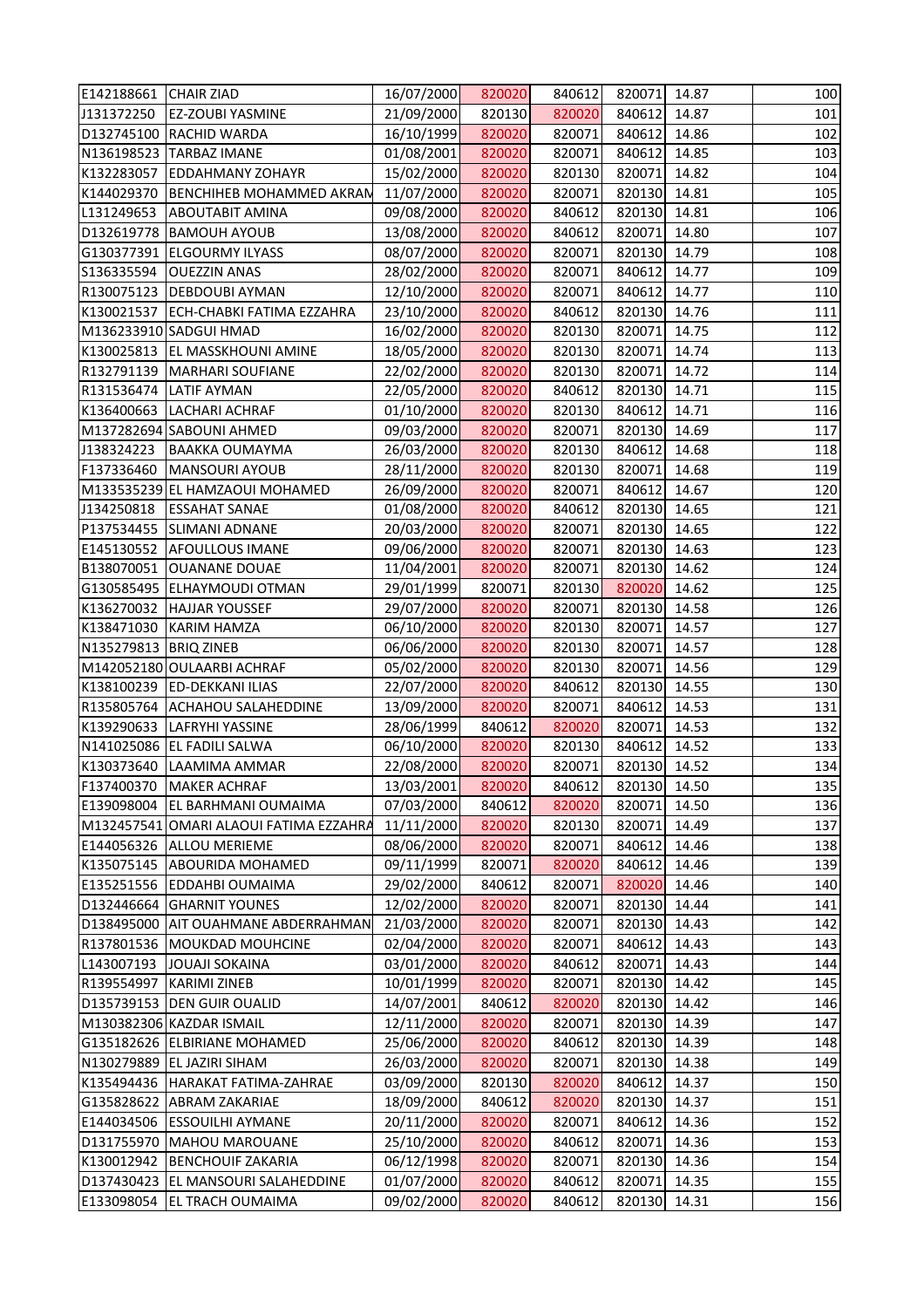|                        | K130483374 CHAOUI EL MEHDI          | 29/11/2000 | 820020 | 820071 | 820130 14.31 |       | 157 |
|------------------------|-------------------------------------|------------|--------|--------|--------------|-------|-----|
|                        | L143060715   ALIMOUSSA ASMAE        | 17/01/2001 | 820020 | 840612 | 820071       | 14.29 | 158 |
|                        | N140025206 EL OUEZZANY ABDELMOUNAIM | 17/04/2000 | 820020 | 820130 | 820071       | 14.29 | 159 |
|                        | E133197506 JELDOU FATIMA-ZAHRA      | 13/02/2000 | 820071 | 820020 | 820071       | 14.29 | 160 |
| K130069174             | <b>BELKOUBBI ILYASS</b>             | 20/11/1999 | 820020 | 820071 | 820130 14.28 |       | 161 |
|                        | D139784953 AIT OUKHARAZ NISRINE     | 13/01/2001 | 820020 | 820130 | 840612       | 14.27 | 162 |
| F135335977             | <b>BICHNI OTHMANE</b>               | 03/02/2000 | 820020 | 840612 | 820071       | 14.24 | 163 |
| P135482895             | <b>EL ABOUDI ADNANE</b>             | 25/02/2000 | 820020 | 820071 | 820130       | 14.22 | 164 |
|                        | R130156024 ZOUINKA ASMAE            | 21/02/2001 | 820020 | 820071 | 820130       | 14.21 | 165 |
|                        | C130156544  IDJAMAA MOHAMED         | 25/08/2000 | 820020 | 840612 | 820130 14.21 |       | 166 |
|                        | P133356069  ESSADRATI EL HASSANE    | 20/01/2001 | 820020 | 820020 | 840612       | 14.20 | 167 |
|                        | P133356069 ESSADRATI EL HASSANE     | 20/01/2001 | 820020 | 820020 | 840612       | 14.20 | 168 |
| R133547495             | <b>ENNAJI ABDELAADIM</b>            | 06/06/1999 | 820020 | 840612 | 820071       | 14.19 | 169 |
|                        | B130006619 OUISSI ASMAE             | 04/07/1999 | 820020 | 820130 | 820071       | 14.19 | 170 |
| E143057907             | <b>SOUIDIK HAFSA</b>                | 09/01/2000 | 840612 | 820020 | 820071       | 14.19 | 171 |
| K137528862             | <b>OUAZAD NOUHAILA</b>              | 25/10/2000 | 820071 | 820020 | 820130 14.18 |       | 172 |
| L138216321             | <b>OUZZINE YOUSSEF</b>              | 23/06/2000 | 820020 | 820130 | 820071       | 14.17 | 173 |
|                        | D134411135 AIT YOUSSEF NOUR EDDINE  | 25/02/2000 | 820020 | 820071 | 840612       | 14.16 | 174 |
|                        | R133384197 AHMISSOU WALID           | 27/04/1999 | 840612 | 820020 | 820071       | 14.14 | 175 |
|                        | R133613335 BOUIRY AICHA             | 19/07/2000 | 820130 | 820020 | 840612       | 14.13 | 176 |
| R136554457             | NACHITE SALMA                       | 27/06/1999 | 820020 | 840612 | 820130 14.12 |       | 177 |
|                        | R139829453 JOUARY KARIMA            | 31/05/1999 | 820020 | 820130 | 840612       | 14.11 | 178 |
|                        | D138577682 FERHAT YOUNES            | 06/01/2000 | 820020 | 820130 | 820071       | 14.11 | 179 |
|                        | B138059228 BAAIRISS CHAYMAE         | 26/10/2000 | 820020 | 840612 | 820130 14.11 |       | 180 |
| J136176050             | <b>MARJANE NORA</b>                 | 06/09/2000 | 820020 | 840612 | 820071       | 14.11 | 181 |
| J130521283             | EL ALOUANI ABDERRAHMANE             | 10/01/2000 | 820020 | 840612 | 820130       | 14.11 | 182 |
|                        | D134801582 EL-EDRISSI MARIAM        | 17/02/2001 | 820020 | 840612 | 820071       | 14.09 | 183 |
| E142110027             | <b>EL BACHIR FATIMA-ZAHRA</b>       | 21/02/2000 | 820020 | 820071 | 820130       | 14.09 | 184 |
| P135494887             | <b>BADRI LOUBNA</b>                 | 25/05/2001 | 820020 | 820130 | 820071       | 14.09 | 185 |
|                        | D139871253 TASSINE FATIMA - EZZAHRA | 27/01/2001 | 820020 | 840612 | 820130       | 14.08 | 186 |
|                        | K130404147 ESSAJDI ABDELGHANI       | 17/05/2000 | 820020 | 820130 | 820071       | 14.07 | 187 |
| L136110287             | <b>CHAKOUR OUIDAD</b>               | 04/12/2000 | 820020 | 840612 | 820130 14.06 |       | 188 |
| D133321619             | MOUZOUNE ABDELKARIM                 | 21/09/2000 | 820020 | 820130 | 820071       | 14.05 | 189 |
| P149019683             | <b>RNIBAK HIND</b>                  | 09/02/2000 | 820020 | 820130 | 840612       | 14.04 | 190 |
| K137441728             | <b>SALIM MADIHA</b>                 | 27/08/2000 | 820020 | 840612 | 820071       | 14.03 | 191 |
| G148049288             | <b>LAMGHARI ISMAIL</b>              | 02/10/2000 | 820020 | 820071 | 840612       | 14.02 | 192 |
| F136322986             | <b>MAROUNI HICHAM</b>               | 06/01/2000 | 820020 | 840612 | 820130       | 14.01 | 193 |
| K134195467             | <b>ELHASNAOUI AHMED</b>             | 22/10/2000 | 820020 | 820071 | 840612       | 14.01 | 194 |
| K130403374             | <b>BOURHIM MERYEM</b>               | 11/08/2000 | 820020 | 820071 | 820130       | 14.00 | 195 |
| R130075328             | <b>ZINE ZAKARIA</b>                 | 10/06/2000 | 820020 | 820130 | 820071       | 14.00 | 196 |
| M139194153 KEJJI HAFSA |                                     | 30/11/2000 | 820020 | 820130 | 840612       | 13.99 | 197 |
|                        | D139223503 BOUADDI AHMED            | 21/01/2000 | 820020 | 820130 | 820071       | 13.98 | 198 |
| K134528600             | <b>BAKHLI FATIMA - EZZAHRA</b>      | 13/06/2000 | 820020 | 820071 | 840612       | 13.97 | 199 |
| R138323381             | <b>BACHAR CHAIMAE</b>               | 13/01/2000 | 840612 | 820020 | 820130       | 13.97 | 200 |
| J136257150             | LAABABID ABDELAALIM                 | 12/05/2000 | 820020 | 820071 | 820130       | 13.96 | 201 |
| J130043107             | <b>JAOUAHIR NOUHAILA</b>            | 06/05/2000 | 820020 | 820130 | 840612       | 13.96 | 202 |
| S131251730             | <b>EZARFI AISSA</b>                 | 22/06/2000 | 820020 | 820130 | 840612       | 13.96 | 203 |
| K132283094             | <b>BELHOUARI MOHAMMED HAMZ</b>      | 08/11/2000 | 820020 | 820071 | 820130       | 13.95 | 204 |
|                        | M136194151 ET-TALEB HAJAR           | 25/04/2000 | 820020 | 820130 | 840612       | 13.94 | 205 |
| G134517320             | <b>EL HROURI IKRAM</b>              | 22/04/1999 | 820020 | 820130 | 840612       | 13.93 | 206 |
| R131555629             | <b>ANIBA MOHAMMED</b>               | 03/05/2000 | 820130 | 820020 | 820071       | 13.91 | 207 |
| G131504242             | DARMAL ZOUHAIR                      | 04/02/2001 | 820020 | 820130 | 820071       | 13.90 | 208 |
| R133618169             | <b>KHATBI AYMANE</b>                | 01/02/2000 | 820020 | 840612 | 820130       | 13.90 | 209 |
| D131749855             | <b>MAKHCHANE ANOUAR</b>             | 23/01/2001 | 820020 | 820130 | 820071       | 13.89 | 210 |
| L149059783             | <b>TAHRI MUSTAPHA</b>               | 08/07/2000 | 820020 | 820071 | 820130       | 13.89 | 211 |
| K139523893             | <b>RHATOUS YASSINE</b>              | 24/05/2000 | 820020 | 820071 | 820130       | 13.87 | 212 |
|                        | G136554686 BENHIMA OUAIL            | 21/10/1999 | 820020 | 820071 | 840612       | 13.86 | 213 |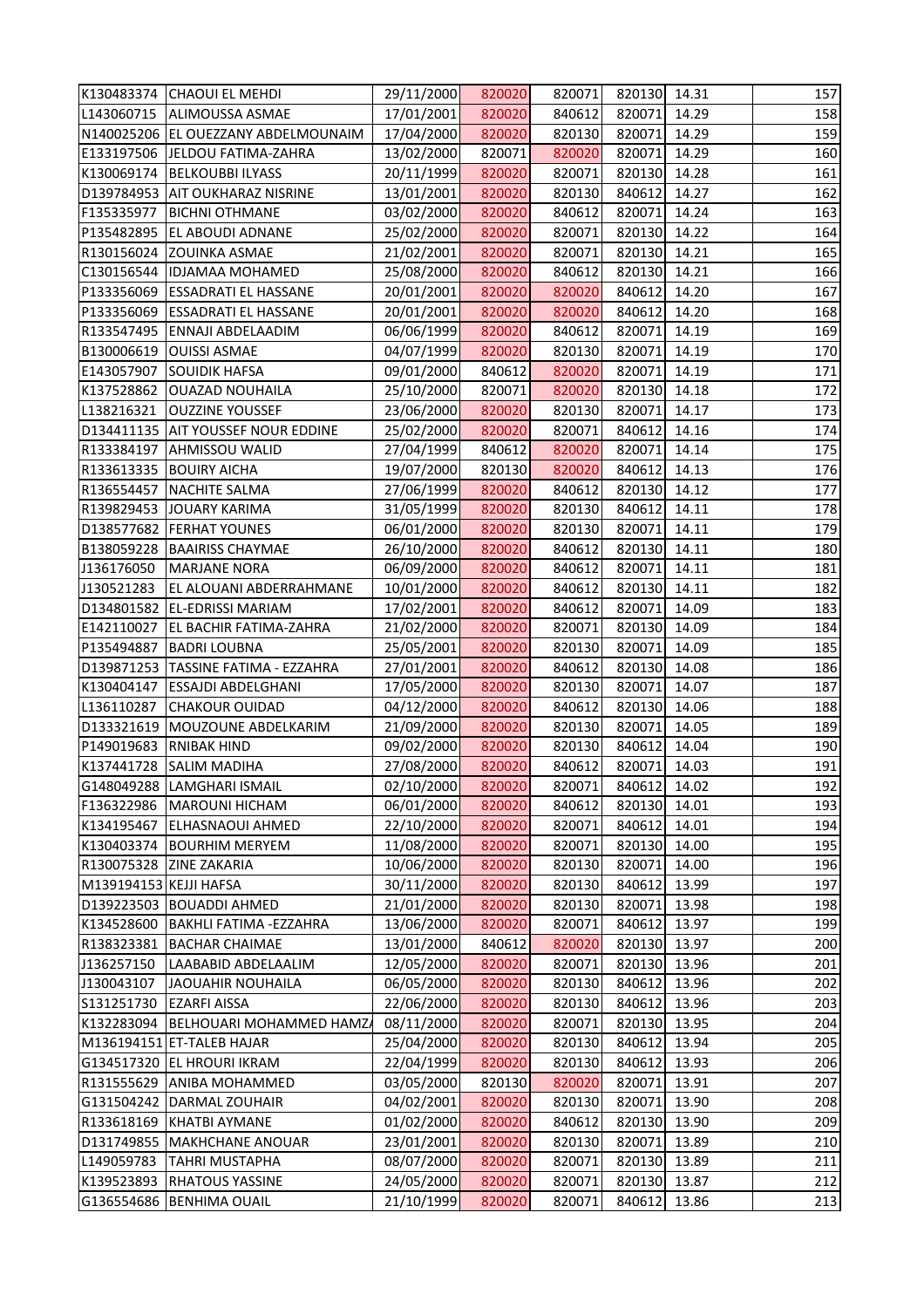|                        | K130485261 SAKHRI TOUFIK               | 01/01/1998 | 820020 | 840612 | 820130 13.85 |       | 214 |
|------------------------|----------------------------------------|------------|--------|--------|--------------|-------|-----|
|                        | R130154719 ENNOUNI ZINEB               | 22/10/2000 | 820071 | 840612 | 820020 13.85 |       | 215 |
|                        | D138478054 MOUJAN ANOUAR               | 01/09/2000 | 820020 | 820130 | 820071       | 13.84 | 216 |
|                        | R139883304 YASSIM IMAD                 | 20/07/2000 | 820020 | 820130 | 820071       | 13.84 | 217 |
|                        | K135323490 LAASSIRI MOHAMMED           | 28/08/2000 | 820020 | 820071 | 840612       | 13.83 | 218 |
|                        | M137371861 OUAADA AIMAD                | 03/01/2000 | 820020 | 840612 | 820071       | 13.81 | 219 |
|                        | M136359213 EL HAMDI ALAOUI ABDELRHAFFA | 20/03/1998 | 820020 | 820130 | 820071       | 13.81 | 220 |
|                        | A138006043 HAMMOU AHMED                | 07/12/2000 | 820020 | 820071 | 820130       | 13.81 | 221 |
| R138849087             | <b>OUSSAMA EL MANFALOTI</b>            | 09/03/1999 | 820020 | 820130 | 820071       | 13.80 | 222 |
|                        | K135392403 SEMMAH ANOUAR               | 08/11/2000 | 820020 | 820020 | 820020 13.80 |       | 223 |
|                        | K148005123 ANAR ESSOHAIB               | 02/07/2000 | 820020 | 820071 | 820130 13.80 |       | 224 |
|                        | K135392403 SEMMAH ANOUAR               | 08/11/2000 | 820020 | 820020 | 820020 13.80 |       | 225 |
| K135392403             | <b>SEMMAH ANOUAR</b>                   | 08/11/2000 | 820020 | 820020 | 820020       | 13.80 | 226 |
|                        | E148191569 BEN BENAISSA AYMANE         | 05/12/2000 | 820020 | 820071 | 840612 13.79 |       | 227 |
| E143143451             | <b>BEN-ETTALEB HAMZA</b>               | 28/06/1999 | 820020 | 840612 | 820130 13.78 |       | 228 |
|                        | R133790774 BELLAME AYOUB               | 05/10/1999 | 820020 | 820130 | 820071       | 13.78 | 229 |
|                        | D138197011  TOUGHZIFINE ANAS           | 24/01/2001 | 820020 | 820130 | 840612 13.77 |       | 230 |
|                        | D135707927 JALLOUL LAILA               | 19/05/2000 | 820020 | 840612 | 820130 13.77 |       | 231 |
|                        | N130161798 BENNIS MERYEM               | 30/09/2000 | 820020 | 820071 | 840612       | 13.76 | 232 |
|                        | K130341249 ERRAKI SALAHEDDINE          | 22/03/2000 | 820020 | 820071 | 840612 13.76 |       | 233 |
| N138174904 TALBI LAILA |                                        | 03/06/1999 | 820020 | 820071 | 840612       | 13.75 | 234 |
|                        | E136139026 KHALAKATI OMAR              | 01/07/1999 | 820020 | 820071 | 840612       | 13.74 | 235 |
| J139216099             | ZABENNEJ YAHYA                         | 09/08/2000 | 820020 | 840612 | 820130       | 13.74 | 236 |
| F139161535             | <b>SADRANE AMINE</b>                   | 14/09/2000 | 820020 | 820130 | 840612       | 13.74 | 237 |
|                        | H131212861 NACIRI FATIMA ZAHRA         | 01/01/2000 | 820020 | 820130 | 820071       | 13.73 | 238 |
|                        | K136520456 ERRABIA MERYEM              | 26/02/2000 | 820020 | 820130 | 820071       | 13.73 | 239 |
|                        | M130528300 MIKTAF YASSINE              | 18/12/2000 | 820020 | 820130 | 820071       | 13.73 | 240 |
|                        | E146092555   DIHMANI YOUNES            | 22/03/2001 | 820020 | 820130 | 820071       | 13.71 | 241 |
|                        | B130006400 EL-ADEL SAMIRA              | 23/04/2000 | 820020 | 820130 | 840612       | 13.71 | 242 |
|                        | R144046024 BENHAMMADA YAHYA            | 24/03/2001 | 820020 | 840612 | 820130       | 13.70 | 243 |
|                        | R137900363 KHAFIF YAHYA                | 19/11/2000 | 840612 | 820020 | 820130 13.68 |       | 244 |
|                        | R132422626 SADDAR MANAL                | 30/07/2000 | 820020 | 820130 | 820071       | 13.67 | 245 |
| D131630879             | MGHIMIM MOHAMED                        | 15/08/1998 | 820020 | 820071 | 820130       | 13.66 | 246 |
|                        | K134348676 SOUABI IMANE                | 30/07/2000 | 820020 | 820130 | 840612       | 13.66 | 247 |
|                        | G134517321 FANJLAN YASMINE             | 29/03/2000 | 820020 | 820130 | 840612       | 13.66 | 248 |
| K134218354             | <b>SAHNOUN SAIDA</b>                   | 17/01/1999 | 820020 | 820071 | 820130       | 13.65 | 249 |
| L134141511             | <b>KADIRI MOUAD</b>                    | 05/02/1999 | 820020 | 820130 | 820071       | 13.65 | 250 |
|                        | M133296200 CHADLI KHADIJA              | 20/11/2000 | 820020 | 820071 | 840612       | 13.62 | 251 |
|                        | D135427616 ELABBAS MOHAMED             | 19/07/1999 | 820020 | 820071 | 820130       | 13.62 | 252 |
| K136147362             | <b>SGHIR ABDELLAH</b>                  | 12/07/2000 | 820020 | 840612 | 820071       | 13.61 | 253 |
|                        | D130615700 FARDI HABIBA                | 22/04/2000 | 820130 | 820020 | 820071       | 13.60 | 254 |
|                        | R136685596 BEKOURY ACHRAF              | 10/04/2000 | 820020 | 820130 | 820071       | 13.59 | 255 |
|                        | M130068409 EL OURG SALMA               | 24/12/2000 | 820020 | 840612 | 820130       | 13.58 | 256 |
|                        | G133533131 HANDANI KARIMA              | 31/05/2000 | 820020 | 820130 | 840612       | 13.58 | 257 |
| G135623750             | <b>BABACH MOHAMMED</b>                 | 10/08/1999 | 840612 | 820020 | 820071       | 13.58 | 258 |
| F130366604             | <b>MAATI ACHRAF</b>                    | 10/10/2000 | 820020 | 820071 | 840612       | 13.57 | 259 |
| D137166017             | <b>RAMDANI ALI</b>                     | 25/08/1998 | 820020 | 820071 | 820130       | 13.56 | 260 |
| Z185300272             | LAKHYARI AHMED                         | 01/01/1998 | 820020 | 820071 | 840612       | 13.56 | 261 |
| E132192211             | <b>ELOTMANI NASSIMA</b>                | 07/03/2000 | 820130 | 820020 | 820071       | 13.56 | 262 |
| K135169392             | KHANI CHAYMAE                          | 15/10/2000 | 820020 | 840612 | 820130       | 13.54 | 263 |
|                        | K133283118   MESDOUBI FAHD             | 12/01/2000 | 820020 | 820071 | 820130       | 13.52 | 264 |
| N136214957             | <b>EL - ASRI ILYAS</b>                 | 14/03/2000 | 820020 | 840612 | 820130       | 13.52 | 265 |
| P132222763             | TOUATI MOHAMED HAITAM                  | 16/06/2000 | 820020 | 820071 | 820130       | 13.50 | 266 |
| D140035668             | KHOUYAOUI ABDELKARIM                   | 20/01/1999 | 820020 | 840612 | 820071       | 13.50 | 267 |
| D136411193             | AIT AHMED MARYAM                       | 08/10/2000 | 820020 | 820130 | 820071       | 13.49 | 268 |
| R137244079             | <b>GHAZZIF YAHYA</b>                   | 03/06/2000 | 820020 | 820130 | 820071       | 13.49 | 269 |
| L141007562             | <b>FAIDA RIDA</b>                      | 25/10/2000 | 820020 | 820130 | 840612       | 13.49 | 270 |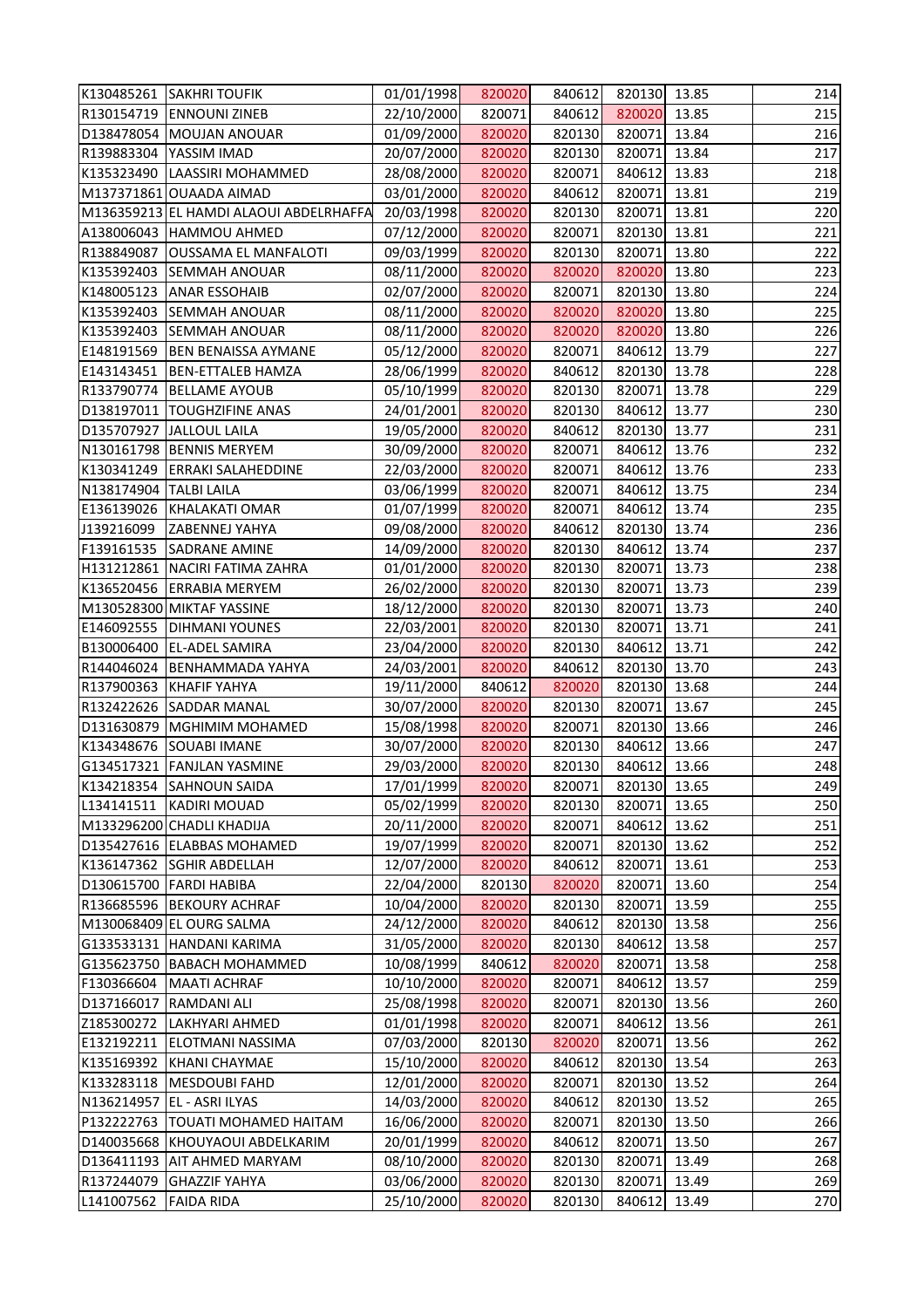|                       | M131233883 LMOURADI ISMAIL         | 08/05/2000 | 820071 | 820020 | 820130 13.49 |       | 271 |
|-----------------------|------------------------------------|------------|--------|--------|--------------|-------|-----|
|                       | N132299757 TAIF MOHAMED ALI        | 10/09/1999 | 820020 | 820071 | 820130 13.48 |       | 272 |
|                       | R133824751  IMESGOUROUNE MOUAD     | 26/03/1999 | 840612 | 820130 | 820020       | 13.48 | 273 |
|                       | M131446545 OUBOUAAROUA IMANE       | 15/12/2000 | 820020 | 820130 | 840612 13.47 |       | 274 |
|                       | E140060768 LABD MOSTAFA            | 20/08/2000 | 820020 | 840612 | 820071 13.46 |       | 275 |
|                       | K138315136 ELGRAIDI MOHAMED ACHRAF | 23/05/2000 | 820130 | 820071 | 820020 13.46 |       | 276 |
|                       | M135501685 EL-MAHAOUCHI LAHCEN     | 15/12/1999 | 820020 | 820071 | 820130 13.45 |       | 277 |
|                       | M120083909 LANOUNI SOUHAYL         | 05/06/2000 | 820020 | 840612 | 820130 13.45 |       | 278 |
|                       | K134169376 LEFANI ABDESSALAM       | 08/08/1999 | 820020 | 820071 | 820130 13.41 |       | 279 |
| J132322016            | <b>BEN JELLOUN CHAIMAE</b>         | 14/02/2001 | 820020 | 820130 | 840612 13.38 |       | 280 |
| J135355399            | <b>ESSABRE AHMED</b>               | 06/01/2001 | 820020 | 840612 | 820130 13.38 |       | 281 |
| E149065314            | <b>BOUHIA HANAA</b>                | 01/04/2001 | 820020 | 820071 | 820130 13.38 |       | 282 |
| D130002987            | <b>EZZAMMOURI MOHAMED</b>          | 22/07/1999 | 820020 | 820071 | 820130 13.38 |       | 283 |
|                       | R138480534 TAYB MOHAMMED           | 08/07/2000 | 820020 | 840612 | 820130 13.37 |       | 284 |
| K132432317            | OUADAF MOHAMMED                    | 17/03/2000 | 820020 | 820071 | 840612 13.36 |       | 285 |
| C135140390            | <b>CHAHID MOHAMED</b>              | 22/05/2000 | 820020 | 840612 | 820071 13.35 |       | 286 |
| S133102955            | <b>EL-BARNOUSSI NAJIB</b>          | 22/02/1998 | 820020 | 820071 | 820130 13.35 |       | 287 |
| D132742974            | <b>KAROUD KARIM</b>                | 02/01/2000 | 820020 | 840612 | 820130 13.34 |       | 288 |
|                       | D136557502 MOUMSIK YOUSSEF         | 18/02/2001 | 820020 | 820071 | 820130 13.34 |       | 289 |
| J134521590            | LAAOUISSET ZAKARIA                 | 04/10/2000 | 820020 | 820071 | 820130 13.34 |       | 290 |
| K135171090            | <b>AGUEROUAZ ISMAIL</b>            | 08/09/2000 | 820020 | 820130 | 820071 13.33 |       | 291 |
| K134383628            | LAMZOUDI HOUSSAM EDDINE            | 31/07/1999 | 820020 | 820071 | 820130 13.32 |       | 292 |
| K130024598            | <b>ELALJ ABDELILAH</b>             | 22/04/2000 | 820020 | 820130 | 820071       | 13.30 | 293 |
| F136055836 SHIMI SAAD |                                    | 10/02/2000 | 820020 | 820130 | 820071 13.30 |       | 294 |
|                       | G135580090 CHAKIRI ALI AZ-EDDINE   | 28/10/2000 | 820020 | 820130 | 840612 13.30 |       | 295 |
|                       | K136279275   DARIHEM TARIQ         | 14/09/2000 | 820020 | 840612 | 820130 13.29 |       | 296 |
| K147017011            | <b>AGUERZI MERYEM</b>              | 01/09/2000 | 820020 | 820130 | 840612       | 13.28 | 297 |
| R132411086            | <b>AJDI HAFSA</b>                  | 04/09/2000 | 820020 | 820071 | 820130 13.28 |       | 298 |
|                       | R133897725 OUADI YOUNESS           | 26/12/2000 | 820020 | 840612 | 820071 13.26 |       | 299 |
|                       | D130194078 ABELADIM MOHAMED        | 20/10/2000 | 820020 | 820071 | 840612 13.26 |       | 300 |
| F143075780            | <b>HAJJI ABDALLAH</b>              | 12/09/2000 | 820020 | 820071 | 840612 13.25 |       | 301 |
|                       | G134381251 OUECHEN NOURIDDIN       | 01/02/2000 | 820020 | 820071 | 840612 13.24 |       | 302 |
| J131203359            | <b>MALKI AMINA</b>                 | 02/11/2000 | 820020 | 820130 | 820071 13.23 |       | 303 |
| S136275023            | <b>CHEIKH IMANE</b>                | 05/03/2000 | 820020 | 820130 | 820071 13.23 |       | 304 |
| K132350204            | <b>ESSAIDI OUMAIMA</b>             | 15/04/2000 | 820020 | 820071 | 820130 13.22 |       | 305 |
|                       | M134274872 BOULMANE WALID          | 01/01/2000 | 820020 | 840612 | 820130 13.22 |       | 306 |
| E142065382            | <b>ZOUICHA RAJAA</b>               | 06/09/2000 | 820020 | 820071 | 820130 13.21 |       | 307 |
| R130159142            | <b>NAMSI SAFAA</b>                 | 17/12/1999 | 820020 | 820071 | 840612       | 13.21 | 308 |
| K131291716            | <b>BAHA-EDDINE AYMEN</b>           | 14/03/2000 | 820020 | 820071 | 820130 13.20 |       | 309 |
| D145046071            | <b>BAHOU HAMZA</b>                 | 12/06/1999 | 820020 | 820071 | 840612       | 13.19 | 310 |
| Z183205163            | <b>BAHRAOUI ABDESSAMAD</b>         | 02/11/1991 | 820020 | 840612 | 820071       | 13.18 | 311 |
| R130017754            | <b>RADDADI YASSER</b>              | 10/07/2001 | 820020 | 840612 | 820071       | 13.18 | 312 |
| N138204442            | <b>SADIKI AMAL</b>                 | 15/01/1999 | 820020 | 820071 | 820130 13.18 |       | 313 |
| S136319048            | <b>AKAABOUNE BILAL</b>             | 16/01/2000 | 820020 | 840612 | 820130 13.17 |       | 314 |
| E140019587            | <b>BEGAR MOHAMED</b>               | 01/03/2000 | 820020 | 840612 | 820071       | 13.17 | 315 |
| H147023533            | <b>OUAICHA AMAL</b>                | 12/08/2000 | 820020 | 820130 | 820071 13.17 |       | 316 |
|                       | D145009783 AIT LAARAB OUSSAMA      | 16/03/1999 | 820020 | 820071 | 820130 13.16 |       | 317 |
|                       | G137397786 BENTABET SAID           | 02/01/2000 | 820020 | 820130 | 820071       | 13.15 | 318 |
| H110068322            | <b>CHIHABI ISMAIL</b>              | 16/11/1999 | 820020 | 820071 | 840612       | 13.15 | 319 |
| K132256132            | <b>ELMARIS HAMZA</b>               | 06/01/2000 | 820020 | 820071 | 820130       | 13.13 | 320 |
| K130001792            | <b>FARISS MOHAMED ANAS</b>         | 12/07/1999 | 820020 | 820071 | 840612 13.12 |       | 321 |
| P130439082            | <b>NADI DOUAE</b>                  | 02/02/2000 | 820020 | 820071 | 820130 13.12 |       | 322 |
| R138811608            | <b>FEN HAMZA</b>                   | 31/07/1999 | 820020 | 820071 | 820130 13.11 |       | 323 |
| R131685476            | ETTALBI ZAKARIA                    | 12/05/2000 | 820020 | 840612 | 820071       | 13.09 | 324 |
| J139391204            | <b>BRIRICH CHAIMAE</b>             | 25/03/2000 | 820020 | 820130 | 820071       | 13.09 | 325 |
| K134529822            | <b>GHANBOURI HAMZA</b>             | 02/11/1999 | 820071 | 820020 | 820130 13.09 |       | 326 |
| D136191172            | <b>FAHMI YOUNESS</b>               | 27/10/2000 | 820020 | 840612 | 820130       | 13.07 | 327 |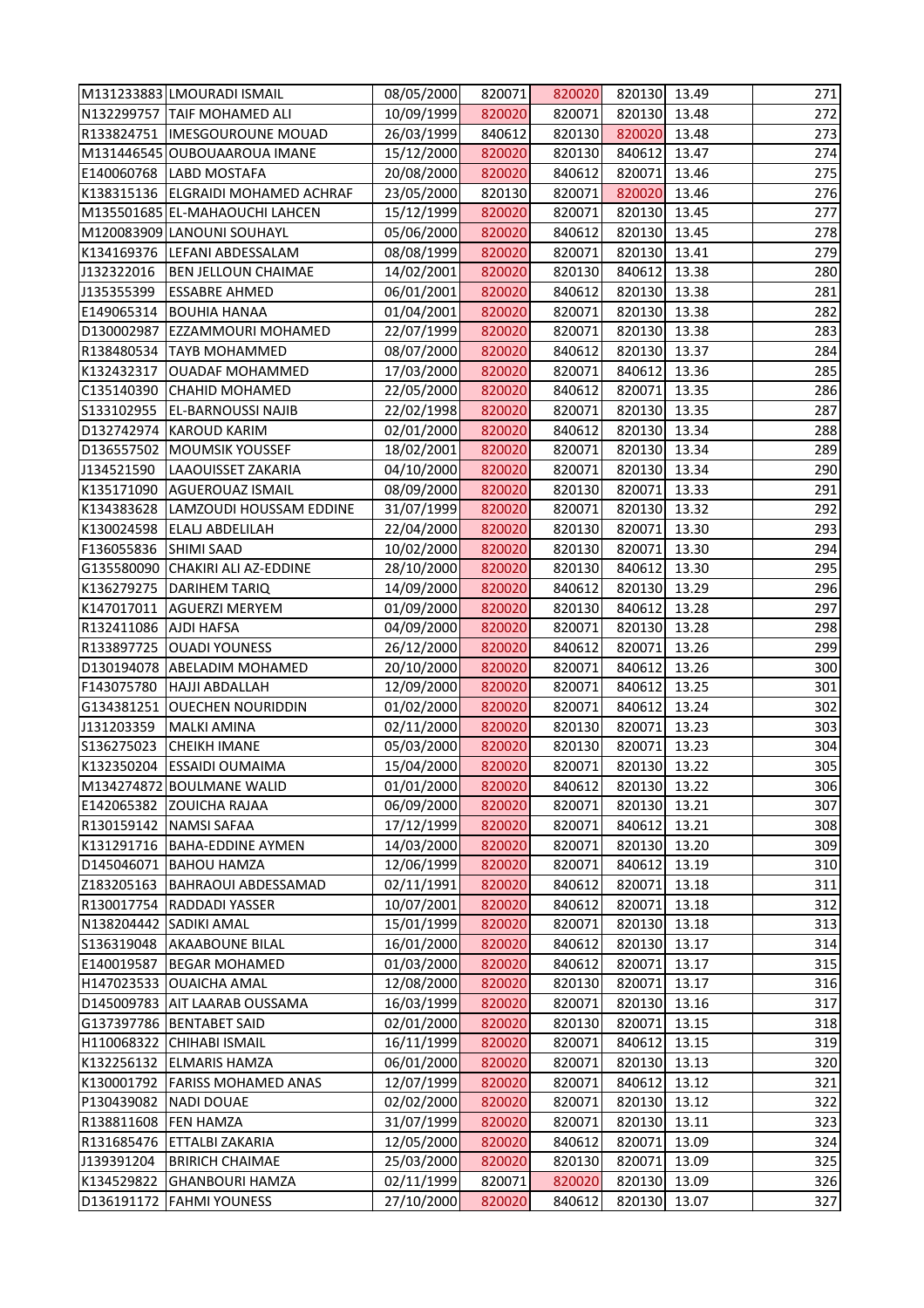|                        | D134615347 OUAJJOU ZAHRA         | 21/07/2000 | 820020 | 820130 | 820071 13.07 |       | 328 |
|------------------------|----------------------------------|------------|--------|--------|--------------|-------|-----|
|                        | R130040373 BOUYOUSSEF WIAME      | 18/12/2000 | 820020 | 820130 | 840612 13.06 |       | 329 |
|                        | K134238444 ELKRATI RACHID        | 26/12/1999 | 820020 | 820130 | 840612       | 13.06 | 330 |
| E140019611             | <b>MRABET HIND</b>               | 05/02/2000 | 820020 | 820071 | 840612 13.05 |       | 331 |
|                        | R135214753 TAAOUIRA YAHYA        | 20/02/2001 | 820020 | 820130 | 820071 13.04 |       | 332 |
|                        | N136195353 LAMROUJI SAFAE        | 27/01/2001 | 820020 | 820130 | 820071 13.04 |       | 333 |
|                        | K136360064 ELHASSOUNI ABDELOUAFI | 17/10/1999 | 820020 | 840612 | 820071 13.04 |       | 334 |
| H131212091 AFIF ISMAIL |                                  | 14/11/2000 | 820020 | 820130 | 820071 13.04 |       | 335 |
|                        | G139433455 AIT SAID IMRAN        | 29/05/2000 | 820020 | 820130 | 820071 13.03 |       | 336 |
|                        | N136355174 EL ALAMI MUAADH       | 22/03/2000 | 820020 | 840612 | 820130 13.03 |       | 337 |
|                        | F130366348 BENJAMEA BOUTAINA     | 17/12/2000 | 820020 | 820071 | 820130 13.02 |       | 338 |
|                        | D137302882 MARIR BADR EDDINE     | 01/01/2001 | 820020 | 820071 | 820130 13.02 |       | 339 |
| R133780597             | <b>HARMOUCHE HAMZA</b>           | 14/10/1999 | 820020 | 820071 | 820130 13.01 |       | 340 |
|                        | R132897746 HOUSSINE INDIJAR      | 25/08/2000 | 820020 | 820071 | 840612 13.01 |       | 341 |
|                        | R130030332 MOUDENE EL MAHDI      | 13/02/2000 | 820020 | 820071 | 840612 13.00 |       | 342 |
|                        | M130068395 YOUSSEF NTAYEBA       | 18/10/1999 | 820020 | 820130 | 820071 13.00 |       | 343 |
|                        | K142013244 ELHASSANI SALMA       | 09/08/2000 | 820130 | 840612 | 820020 12.99 |       | 344 |
| K138471082             | <b>SAISSI ISMAIL</b>             | 23/12/1999 | 820071 | 820020 | 840612 12.97 |       | 345 |
|                        | N131157949 MRABET DRISS          | 29/08/2001 | 840612 | 820020 | 820071 12.97 |       | 346 |
| J135203730             | <b>BAKOUR DONIA</b>              | 25/08/2000 | 820020 | 820130 | 840612       | 12.96 | 347 |
|                        | R133560009 LAMAIZI OUSSAMA       | 16/01/2001 | 820020 | 840612 | 820071 12.96 |       | 348 |
|                        | B131024222   TALEB ABDELFATTAH   | 20/04/2000 | 820020 | 820130 | 820071       | 12.96 | 349 |
|                        | D132338175 BANZAR ILHAM          | 16/01/2000 | 820020 | 820071 | 820130 12.95 |       | 350 |
|                        | F136055750 EL KARAMI EL MAHDI    | 29/10/2000 | 820020 | 820130 | 840612 12.95 |       | 351 |
|                        | K134315039 ABOUFARIS ANOUAR      | 12/04/2000 | 820020 | 820071 | 820130 12.95 |       | 352 |
|                        | D139055808 ID OUBIR YASSIR       | 14/01/2001 | 820130 | 820020 | 820071 12.95 |       | 353 |
| K131291717             | <b>ESSAIFI OUSSAMA</b>           | 01/03/2000 | 820020 | 820130 | 840612       | 12.94 | 354 |
| R138780651             | <b>ISMAILY MONCEF</b>            | 14/03/2000 | 820020 | 840612 | 820130 12.93 |       | 355 |
|                        | N137046166 MZOURHI MAROUANE      | 14/03/2001 | 820020 | 840612 | 820130 12.93 |       | 356 |
| C139158374             | <b>DHAIMI OTHMANE</b>            | 31/03/2000 | 820020 | 820130 | 820071 12.92 |       | 357 |
|                        | K134098272 EL AGAR ABDELMOUNAIM  | 26/02/2001 | 820020 | 820071 | 840612 12.91 |       | 358 |
|                        | K110026733 BOUYA ANOUEMANE       | 07/10/2000 | 820071 | 820020 | 840612 12.90 |       | 359 |
| D130441697             | <b>ZIOUNI MOHAMED</b>            | 31/08/2000 | 820020 | 820071 | 840612       | 12.88 | 360 |
|                        | R131311215 ELANNANI OTHMANE      | 14/01/2000 | 820020 | 840612 | 820130 12.88 |       | 361 |
| R130029684             | <b>RACHAD BOUTAINA</b>           | 17/07/1999 | 820020 | 840612 | 820071       | 12.88 | 362 |
| N133172929             | <b>BETATI KHAOULA</b>            | 15/06/2000 | 820020 | 820130 | 820071       | 12.87 | 363 |
| D130166008             | <b>AIT OUAKOUR AHMED</b>         | 16/01/2000 | 820020 | 820071 | 820130       | 12.87 | 364 |
| S138343032             | <b>BOULIF MERYEM</b>             | 27/05/2000 | 820020 | 820071 | 840612       | 12.87 | 365 |
| R137793486             | <b>GANBOURI WADIAA</b>           | 17/10/2000 | 820020 | 820071 | 820130       | 12.86 | 366 |
| K134494348             | <b>OUARRAK ACHRAF</b>            | 08/10/2000 | 820020 | 820071 | 840612       | 12.86 | 367 |
| F132334894             | <b>OURCH ACHRAF</b>              | 09/10/2000 | 820020 | 840612 | 820130       | 12.85 | 368 |
| G130568860             | <b>EDDERKAOUI SALMANE</b>        | 10/08/2000 | 820020 | 820071 | 820130       | 12.84 | 369 |
| R130191358             | <b>ACHAQ ASMAA</b>               | 26/06/2000 | 820071 | 840612 | 820020       | 12.84 | 370 |
| S133396297             | <b>BOUZELMAT HAJAR</b>           | 27/07/2000 | 820020 | 820071 | 820130       | 12.83 | 371 |
| G141031621             | <b>HANAFI NIZAR</b>              | 14/10/2000 | 820020 | 820071 | 820130       | 12.82 | 372 |
| K130021120             | <b>ACHCHABI YOUNES</b>           | 11/04/2000 | 820020 | 820071 | 840612       | 12.82 | 373 |
| L139150345             | <b>NAIT CHARIF IMANE</b>         | 26/07/2000 | 820020 | 840612 | 820071       | 12.82 | 374 |
| L133371722             | <b>OUTAJA HASSAN</b>             | 05/01/2000 | 820020 | 820130 | 820071       | 12.81 | 375 |
| G137686158             | <b>KHOULAKI ANAS</b>             | 24/05/2001 | 840612 | 820020 | 820130       | 12.79 | 376 |
|                        | M146039153 OUDDICH RADWANE       | 15/04/2000 | 820020 | 820130 | 820071       | 12.78 | 377 |
|                        | G137695652 EL AZRAGUE AYYOUB     | 18/07/2000 | 820020 | 820071 | 840612       | 12.78 | 378 |
| J138220954             | <b>EL ACHHAB YOUSRA</b>          | 22/11/2000 | 820020 | 820071 | 820130       | 12.77 | 379 |
|                        | M134153493 BOUYA CHAYMAE         | 12/12/2000 | 820020 | 820130 | 820071       | 12.77 | 380 |
| K138499376             | <b>KHAYARE YOUSSEF</b>           | 27/11/2000 | 820020 | 820071 | 820130 12.77 |       | 381 |
| P136120028             | EL MOUSSAOUI AYOUB               | 09/04/1999 | 820071 | 820020 | 820130       | 12.77 | 382 |
| K135200676             | <b>BOUJANNA HAMZA</b>            | 15/05/2000 | 820020 | 820130 | 820071       | 12.75 | 383 |
| L132333132             | <b>NACHRAHI AYOUB</b>            | 20/09/2000 | 820020 | 820130 | 840612       | 12.75 | 384 |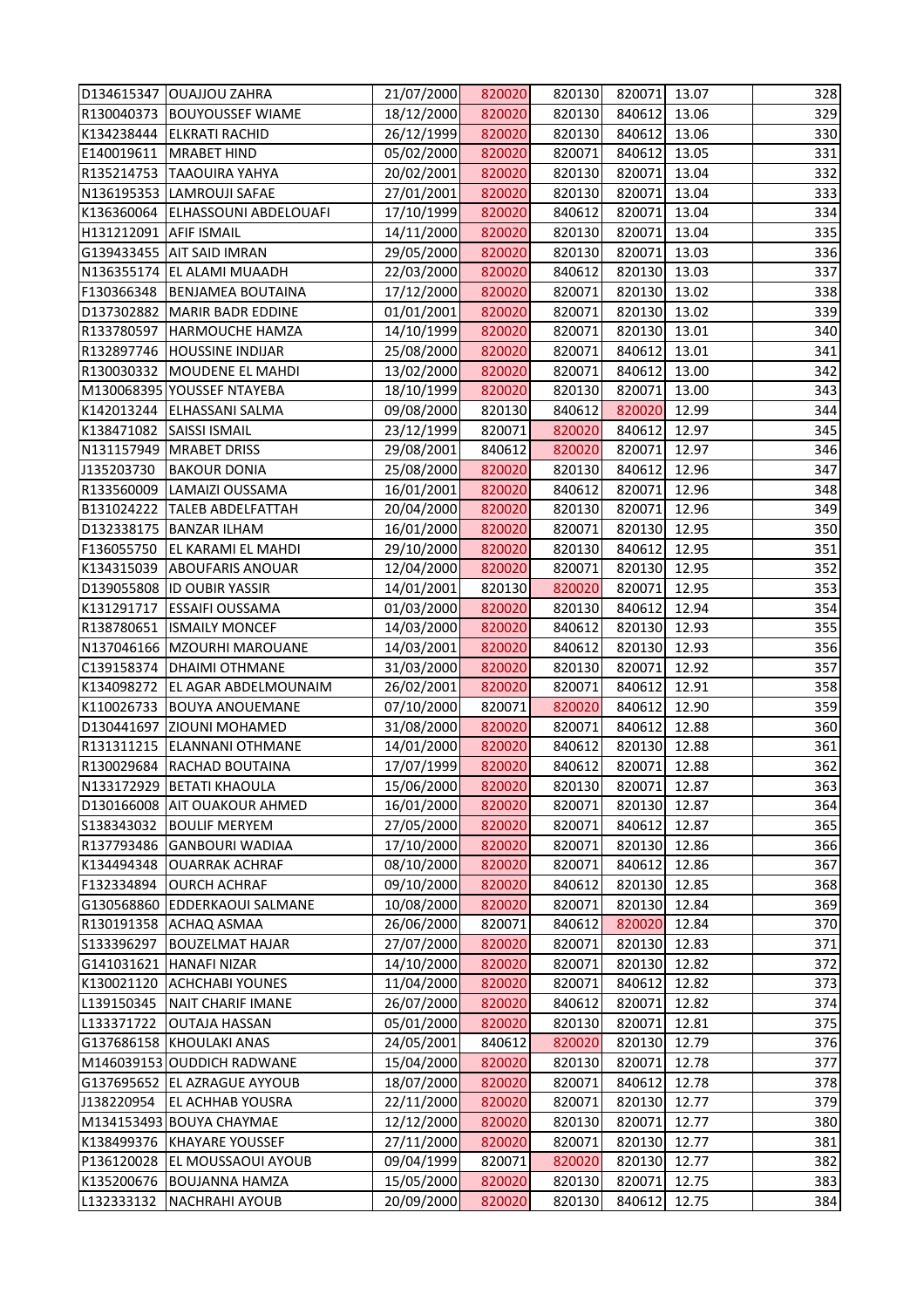|                        | E135219215   ELASRI IMANE         | 04/10/2000 | 820020 | 820130 | 820071 12.75 |       | 385 |
|------------------------|-----------------------------------|------------|--------|--------|--------------|-------|-----|
|                        | E133051890 EL AOUFI SOUFIANE      | 01/02/2000 | 820020 | 820071 | 840612 12.75 |       | 386 |
| R131341070             | <b>SABEH RAJAA</b>                | 29/09/1999 | 820020 | 820071 | 820130 12.75 |       | 387 |
| R136411221             | <b>EL ATTARI TARIK</b>            | 10/06/2000 | 820020 | 820071 | 840612       | 12.74 | 388 |
|                        | D138376306 AIT FASKA SAID         | 17/05/1999 | 820020 | 840612 | 820071 12.74 |       | 389 |
| F149028761             | <b>CALLAF AZZEDDINE</b>           | 08/01/2001 | 820020 | 840612 | 820071 12.73 |       | 390 |
| J130138029             | <b>BENHADDAD OUSSAMA</b>          | 18/08/2000 | 820020 | 820071 | 820130 12.71 |       | 391 |
| L139040448             | <b>ATIFI ZAKARIA</b>              | 09/03/2000 | 820020 | 820130 | 820071       | 12.70 | 392 |
|                        | D130620051 BENSLIMANE RACHID      | 12/11/1999 | 820020 | 820130 | 820071 12.70 |       | 393 |
| F136191053 FRICHE SAAD |                                   | 02/01/2001 | 820020 | 820071 | 820130 12.69 |       | 394 |
|                        | M148054040 OUSSEKKOUR ABDELFATTAH | 10/05/1999 | 820020 | 820071 | 820130 12.68 |       | 395 |
|                        | D132445898   MEZIANE ABDESSAMAD   | 26/05/2000 | 820020 | 820130 | 820071 12.68 |       | 396 |
| Z182100272             | <b>HANIF EL MAHDI</b>             | 27/06/1994 | 820020 | 820071 | 840612       | 12.67 | 397 |
|                        | D134316108 EL MOUDEN MOHAMED      | 06/05/2000 | 820020 | 820130 | 820071 12.67 |       | 398 |
|                        | P131525594 QOULLA FADOUA          | 15/07/2000 | 820020 | 820130 | 820071 12.67 |       | 399 |
| J137355476             | <b>DEROUICH YASSINE</b>           | 13/11/1999 | 820020 | 820071 | 820130 12.67 |       | 400 |
| H148049815 TAYBI SALWA |                                   | 02/08/2000 | 840612 | 820020 | 820130 12.67 |       | 401 |
| K139471548 SEJRI YAHIA |                                   | 26/05/2000 | 820020 | 820130 | 820071       | 12.66 | 402 |
|                        | E135133398 CHEDADI AMINE          | 02/09/2000 | 820020 | 820071 | 840612 12.66 |       | 403 |
|                        | M137533729 RHENNDOUR WALID        | 12/03/2000 | 820071 | 820020 | 820130 12.66 |       | 404 |
|                        | R130159148 NAMSI HANAA            | 17/12/1999 | 820020 | 820071 | 840612 12.65 |       | 405 |
| K135200649             | <b>ELKASRI OMAR</b>               | 09/02/2000 | 820020 | 820130 | 820071 12.63 |       | 406 |
| K134254830             | MIMOUNI OUMAR                     | 30/07/1999 | 820020 | 820071 | 820130       | 12.62 | 407 |
|                        | G131684644 AIT KADDOUR MOHAMMED   | 03/12/2000 | 820071 | 820020 | 820130 12.62 |       | 408 |
| K130018730             | <b>EL FINOU AYOUB</b>             | 05/10/2000 | 820020 | 820071 | 840612       | 12.61 | 409 |
| J131327592             | <b>ZAHIR HADIL</b>                | 26/09/2000 | 820020 | 820130 | 840612       | 12.61 | 410 |
| F136368564             | <b>SALHI MOHCINE</b>              | 04/08/1998 | 820020 | 820071 | 840612       | 12.61 | 411 |
| E149111766             | <b>LAZREK ZAKARIA</b>             | 12/05/1999 | 820020 | 820071 | 820130       | 12.61 | 412 |
|                        | D135338373 KARDOUSSE YASSIR       | 28/06/2000 | 820020 | 820071 | 840612 12.60 |       | 413 |
| R134156588             | <b>SRHIR ILYAS</b>                | 20/09/2000 | 820020 | 820130 | 820071       | 12.59 | 414 |
|                        | R132780867 CHAKIR ABDESSAMAD      | 15/01/1999 | 820020 | 820130 | 820071 12.59 |       | 415 |
|                        | N139368185 ZAROU BADREDDINE       | 27/08/2000 | 820020 | 840612 | 820071 12.59 |       | 416 |
|                        | N146005900 ARHARBI OMAR           | 26/03/2000 | 840612 | 820020 | 820130 12.59 |       | 417 |
|                        | D133133818 ELAOUSSI MERYEME       | 01/12/2000 | 820020 | 820071 | 820130 12.58 |       | 418 |
| P132484535             | <b>ANJA BILAL</b>                 | 24/04/2000 | 820020 | 840612 | 820071       | 12.56 | 419 |
|                        | R137470148 LARABI OSSAMA          | 01/03/2001 | 820020 | 820071 | 840612       | 12.56 | 420 |
| D139919187             | <b>LEBSIM IMAD</b>                | 05/04/2000 | 820020 | 820130 | 820071       | 12.53 | 421 |
|                        | G134667174   NAMIHI IMANE         | 03/07/2000 | 820020 | 820071 | 820130       | 12.53 | 422 |
|                        | M136357816 SEBBAGHI SALMA         | 13/07/2000 | 820020 | 820130 | 840612       | 12.53 | 423 |
| P140033890             | <b>EL HARRAS ANAS</b>             | 25/09/2000 | 840612 | 820020 | 820071       | 12.53 | 424 |
| L133360817             | KADOUAOUI ABDELMOIZ               | 08/08/1999 | 820020 | 820071 | 840612       | 12.52 | 425 |
| G131722169             | <b>LECHEB IKRAME</b>              | 01/10/1999 | 820020 | 820130 | 820071       | 12.52 | 426 |
| H149059113             | <b>KADDAR AMINE</b>               | 24/12/1999 | 820020 | 820130 | 820071       | 12.51 | 427 |
| Z184201580             | <b>ETTALABI OTMANE</b>            | 01/11/1996 | 820020 | 820071 | 820130       | 12.51 | 428 |
| R138218271             | EL KARKOUR MOHAMMED AMIN          | 26/03/2000 | 820020 | 820071 | 820130       | 12.50 | 429 |
| J131191767             | <b>ELGUOR IMANE</b>               | 23/08/2000 | 820020 | 820130 | 840612       | 12.50 | 430 |
| J133372229             | <b>OUSMAAIL AYOUB</b>             | 08/06/2000 | 820020 | 820071 | 840612       | 12.49 | 431 |
| F144043024             | EL ZOUIRI SOUKAINA                | 12/07/1999 | 820020 | 840612 | 820071       | 12.48 | 432 |
| Z184800402             | <b>ZOUGHNANA AYOUB</b>            | 29/05/1994 | 820020 | 820130 | 840612       | 12.48 | 433 |
| N136298027             | YAGGOUR YOUNES                    | 09/07/1999 | 820020 | 820071 | 820130       | 12.47 | 434 |
| G132383289             | <b>IKENE MOUNIR</b>               | 30/10/1998 | 820020 | 820130 | 840612       | 12.46 | 435 |
| E148036011             | <b>ES-SEDDYQ EL MEHDI</b>         | 06/03/2000 | 820020 | 820130 | 820071       | 12.45 | 436 |
| R135471714             | <b>MANAR ZAKARIA</b>              | 25/01/2000 | 840612 | 820020 | 820071       | 12.45 | 437 |
| K130250487             | <b>FADIL KHAOULA</b>              | 04/11/2000 | 820020 | 820071 | 820130       | 12.44 | 438 |
| K139248888             | <b>OUASSIL SALAH EDDINE</b>       | 01/03/2000 | 820020 | 820130 | 820071       | 12.42 | 439 |
| D138478019             | <b>GHATOUI FADOUA</b>             | 19/06/2000 | 820020 | 820071 | 820130       | 12.42 | 440 |
| R133883650             | <b>ELFAKIHI YASSIR</b>            | 07/03/2001 | 820020 | 820071 | 820130       | 12.42 | 441 |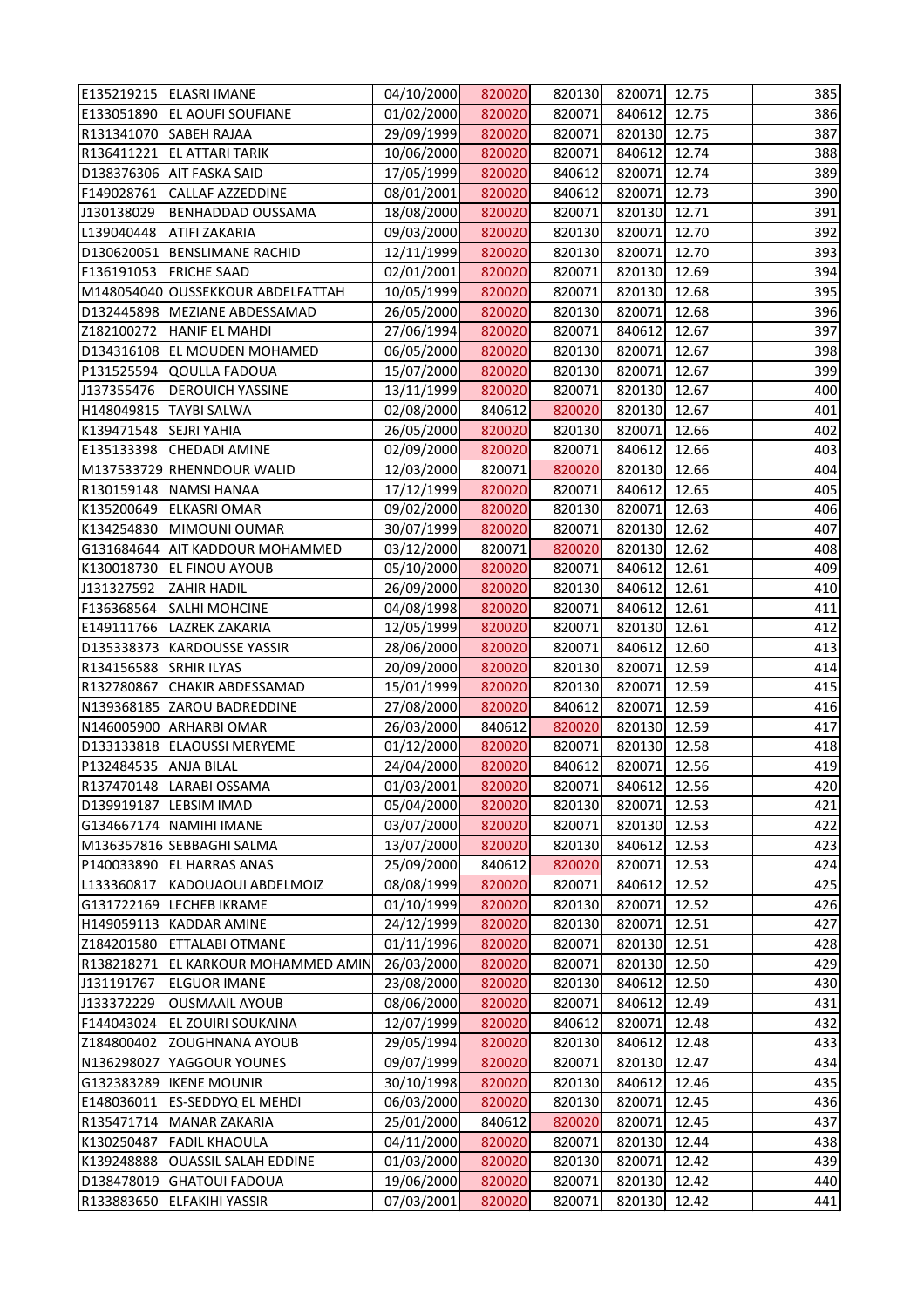| <b>EL ALAMI MOHAMED</b><br>06/02/2000<br>820020<br>820071<br>820130 12.41<br>443<br>24/01/2001<br>820020<br>840612<br>N143037403 LAMRINI AYMANE<br>820130<br>12.41<br>820020<br>820071<br>NAKIRI MOHAMED AMINE<br>12/08/1999<br>820130<br>12.40<br>R133381459 EL OUAHDANI YAHYA<br>13/03/2001<br>820020<br>820130<br>820071<br>12.40<br>820020<br>820071<br>820130 12.40<br>MAGHRAB MUSTAPHA<br>29/01/2000<br>840612<br><b>BELAINOUSSI HAITAM</b><br>12/12/2000<br>820020<br>820071<br>12.38<br>D139550204 GOURINE FATIMA ZAHRA<br>07/11/1999<br>820020<br>820130<br>840612<br>12.38<br>820130<br>G148049290 MOUAATASIM LARBI<br>15/12/1998<br>820020<br>840612<br>12.38<br>820020<br>820071<br>820130 12.37<br>K130073260 EL AZHARI MOHAMMED<br>10/12/1999<br><b>BRAHMI ZINEB</b><br>820020<br>820130<br>820071<br>01/08/2000<br>12.37<br>820020<br>820130<br>840612<br>12.37<br>M136448572 HATTIOUI WISSAL<br>03/02/2000<br>K139352855 SABOUA YOUNES<br>820020<br>840612<br>820130<br>21/11/2000<br>12.36<br>840612<br>E132098360 EL OMARI MOHAMED<br>18/06/2000<br>820020<br>820071<br>12.36<br>D139580535 IGUICH AYOUB<br>820020<br>820130<br>24/05/1998<br>820071<br>12.35<br>R146115733 OUAHAB AICHA<br>08/02/2000<br>820020<br>820130<br>820071<br>12.35<br>K130400979<br>820071<br>820130<br>12.35<br>MELOUANE ELMEHDI<br>20/10/1999<br>820020<br>820020<br>J134354092<br><b>SAIF HOUSSAM</b><br>05/03/2001<br>820130<br>820071<br>12.34<br>20/02/2001<br>820020<br>840612<br>820130 12.34<br>H130015589 ADDARKAOUI AYMAN<br>840612<br>R134793252   TORCHY BADR<br>12/07/1999<br>820020<br>820130<br>12.34<br>820020<br>820071<br>820130 12.33<br>C130132465   MOUKHLIS EL HOUCINE<br>04/02/2000<br>N131279816 EL KALA FATIMA-ZOHRA<br>840612<br>18/02/2000<br>820130<br>820020<br>12.32<br>820020<br>840612<br>R142047520<br>OUADRIM MOHAMED<br>27/10/2000<br>820071<br>12.31<br>G132329401 LAMRABET HANANE<br>28/04/2000<br>820020<br>820130<br>840612<br>12.31<br>F136307268<br><b>FALLAH CHOUAIB</b><br>02/01/2000<br>820020<br>820130<br>840612<br>12.30<br>820020<br>840612<br>R135805944 HAFID YASSINE<br>16/12/2000<br>820071<br>12.30<br>S137396180<br>840612<br><b>EL RHABBOUR MOHAMED</b><br>24/05/2000<br>820020<br>820071<br>12.30<br>R132748630<br><b>TALBAOUI YASSIR</b><br>820020<br>820071<br>820130<br>07/04/2000<br>12.29<br>19/09/2001<br>820020<br>820071<br>840612<br>N138304078 HAFID BOUCHRA<br>12.29<br>M133456536 EL HILALI YOUSSEF<br>09/11/1999<br>820020<br>820130<br>840612<br>12.29<br>E143090538 ZINOUNE ABDELGHANI<br>17/10/2000<br>820020<br>820071<br>820130 12.28<br>L139317038 BENCHALKHA NADIA<br>20/04/1999<br>820020<br>820071<br>820120 12.27<br>N139201856 ISSAD MOUHAMMED<br>820020<br>820071<br>26/06/1997<br>820130<br>12.26<br>01/06/2000<br>820020<br>12.25<br>C132140355   HALLI HAMZA<br>820071<br>840612<br>K130032564<br>01/08/1999<br>820020<br>820071<br>840612<br><b>HANATA MOUHCINE</b><br>12.25<br>20/03/2000<br>F146030791<br><b>MAHFOUDI SAAD</b><br>820020<br>820130<br>840612<br>12.24<br>25/12/2000<br>B135028095<br>DAOUD MOHAMMED<br>820020<br>820130<br>12.24<br>820071<br>D139338681<br>21/06/2000<br>820020<br>820071<br>840612<br><b>IDYAZA SANA</b><br>12.23<br>P149019014<br>31/01/2000<br>820020<br>12.23<br><b>KANOUN OMAR</b><br>820071<br>840612<br>F145060601<br><b>RAKEB NISSRINE</b><br>21/06/2001<br>820020<br>820130<br>820071<br>481<br>12.23<br>30/04/2000<br>K136291706<br><b>ABBASSI FOUAD</b><br>820020<br>820071<br>840612<br>12.23<br>M130028380 OUJAHEL MAHDI<br>26/09/1999<br>820020<br>12.22<br>820071<br>820130<br>820020<br>820130<br>J133322034<br>ANNOUKOUBI MOHAMMED YAS!<br>16/06/2000<br>840612<br>12.21<br>P137432122<br>EL ABDELLAOUI BADR<br>26/08/2000<br>820020<br>840612<br>820130<br>12.21<br>R130779321<br>18/10/2000<br>820020<br>820130<br>820071<br><b>SBAA SOUMAYA</b><br>12.21<br>30/10/1999<br>D139619803<br><b>OURAMI ALI</b><br>820020<br>820130<br>12.21<br>820071<br>E145057842<br>10/02/2000<br>820020<br>12.20<br><b>BOUADEL ZAKARIAE</b><br>840612<br>820071<br>L138249633<br>16/03/2000<br>820020<br>820130<br><b>ELMALHOUDI HASSNA</b><br>820071<br>12.20<br>K135471619<br><b>KAIBOUS YOUSSEF</b><br>12/08/1999<br>820020<br>820071<br>840612<br>12.19<br>G137514631<br><b>CHEKAIRI AYMAN</b><br>31/10/2000<br>820020<br>820071<br>840612<br>491<br>12.19<br>D137482762<br><b>FASKA ABDELAZIZ</b><br>18/11/1998<br>820020<br>820130<br>840612<br>12.19<br>D130035134<br>820020<br>MCHOURGA OUMAIMA<br>19/01/2001<br>820130<br>820071<br>12.19<br>R138505925<br>05/05/2000<br>840612<br><b>HANIF HAJAR</b><br>820020<br>820130<br>12.19<br>R143079477<br>10/01/2000<br>820020<br>840612<br><b>KAYI YOUNES</b><br>820071<br>12.18<br>H130026627<br>840612<br><b>HEJBANE MOHAMED</b><br>16/12/1999<br>820020<br>820130<br>12.18<br>K136444651<br>17/09/2000<br>820020<br>820130<br>840612<br>12.16<br><b>FROUKH FATIMA EZZAHRA</b><br>820020<br><b>BOLAOUI YAHDIH</b><br>16/06/2001<br>820071<br>820130<br>12.16 |            | M139243630 EL AZHARI ADHAM | 17/11/1999 | 820020 | 820071 | 820130 12.41 | 442 |
|---------------------------------------------------------------------------------------------------------------------------------------------------------------------------------------------------------------------------------------------------------------------------------------------------------------------------------------------------------------------------------------------------------------------------------------------------------------------------------------------------------------------------------------------------------------------------------------------------------------------------------------------------------------------------------------------------------------------------------------------------------------------------------------------------------------------------------------------------------------------------------------------------------------------------------------------------------------------------------------------------------------------------------------------------------------------------------------------------------------------------------------------------------------------------------------------------------------------------------------------------------------------------------------------------------------------------------------------------------------------------------------------------------------------------------------------------------------------------------------------------------------------------------------------------------------------------------------------------------------------------------------------------------------------------------------------------------------------------------------------------------------------------------------------------------------------------------------------------------------------------------------------------------------------------------------------------------------------------------------------------------------------------------------------------------------------------------------------------------------------------------------------------------------------------------------------------------------------------------------------------------------------------------------------------------------------------------------------------------------------------------------------------------------------------------------------------------------------------------------------------------------------------------------------------------------------------------------------------------------------------------------------------------------------------------------------------------------------------------------------------------------------------------------------------------------------------------------------------------------------------------------------------------------------------------------------------------------------------------------------------------------------------------------------------------------------------------------------------------------------------------------------------------------------------------------------------------------------------------------------------------------------------------------------------------------------------------------------------------------------------------------------------------------------------------------------------------------------------------------------------------------------------------------------------------------------------------------------------------------------------------------------------------------------------------------------------------------------------------------------------------------------------------------------------------------------------------------------------------------------------------------------------------------------------------------------------------------------------------------------------------------------------------------------------------------------------------------------------------------------------------------------------------------------------------------------------------------------------------------------------------------------------------------------------------------------------------------------------------------------------------------------------------------------------------------------------------------------------------------------------------------------------------------------------------------------------------------------------------------------------------------------------------------------------------------------------------------------------------------------------------------------------------------------------------------------------------------------------------------------------------------------------------------------------------------------------------------------------------------------------------------------------------------------|------------|----------------------------|------------|--------|--------|--------------|-----|
|                                                                                                                                                                                                                                                                                                                                                                                                                                                                                                                                                                                                                                                                                                                                                                                                                                                                                                                                                                                                                                                                                                                                                                                                                                                                                                                                                                                                                                                                                                                                                                                                                                                                                                                                                                                                                                                                                                                                                                                                                                                                                                                                                                                                                                                                                                                                                                                                                                                                                                                                                                                                                                                                                                                                                                                                                                                                                                                                                                                                                                                                                                                                                                                                                                                                                                                                                                                                                                                                                                                                                                                                                                                                                                                                                                                                                                                                                                                                                                                                                                                                                                                                                                                                                                                                                                                                                                                                                                                                                                                                                                                                                                                                                                                                                                                                                                                                                                                                                                                                                                             | J131116127 |                            |            |        |        |              |     |
| 451<br>462<br>475<br>485<br>487<br>489<br>490<br>492<br>493                                                                                                                                                                                                                                                                                                                                                                                                                                                                                                                                                                                                                                                                                                                                                                                                                                                                                                                                                                                                                                                                                                                                                                                                                                                                                                                                                                                                                                                                                                                                                                                                                                                                                                                                                                                                                                                                                                                                                                                                                                                                                                                                                                                                                                                                                                                                                                                                                                                                                                                                                                                                                                                                                                                                                                                                                                                                                                                                                                                                                                                                                                                                                                                                                                                                                                                                                                                                                                                                                                                                                                                                                                                                                                                                                                                                                                                                                                                                                                                                                                                                                                                                                                                                                                                                                                                                                                                                                                                                                                                                                                                                                                                                                                                                                                                                                                                                                                                                                                                 |            |                            |            |        |        |              | 444 |
| 446<br>447                                                                                                                                                                                                                                                                                                                                                                                                                                                                                                                                                                                                                                                                                                                                                                                                                                                                                                                                                                                                                                                                                                                                                                                                                                                                                                                                                                                                                                                                                                                                                                                                                                                                                                                                                                                                                                                                                                                                                                                                                                                                                                                                                                                                                                                                                                                                                                                                                                                                                                                                                                                                                                                                                                                                                                                                                                                                                                                                                                                                                                                                                                                                                                                                                                                                                                                                                                                                                                                                                                                                                                                                                                                                                                                                                                                                                                                                                                                                                                                                                                                                                                                                                                                                                                                                                                                                                                                                                                                                                                                                                                                                                                                                                                                                                                                                                                                                                                                                                                                                                                  | K130012921 |                            |            |        |        |              | 445 |
|                                                                                                                                                                                                                                                                                                                                                                                                                                                                                                                                                                                                                                                                                                                                                                                                                                                                                                                                                                                                                                                                                                                                                                                                                                                                                                                                                                                                                                                                                                                                                                                                                                                                                                                                                                                                                                                                                                                                                                                                                                                                                                                                                                                                                                                                                                                                                                                                                                                                                                                                                                                                                                                                                                                                                                                                                                                                                                                                                                                                                                                                                                                                                                                                                                                                                                                                                                                                                                                                                                                                                                                                                                                                                                                                                                                                                                                                                                                                                                                                                                                                                                                                                                                                                                                                                                                                                                                                                                                                                                                                                                                                                                                                                                                                                                                                                                                                                                                                                                                                                                             |            |                            |            |        |        |              |     |
| 448<br>449<br>450<br>452                                                                                                                                                                                                                                                                                                                                                                                                                                                                                                                                                                                                                                                                                                                                                                                                                                                                                                                                                                                                                                                                                                                                                                                                                                                                                                                                                                                                                                                                                                                                                                                                                                                                                                                                                                                                                                                                                                                                                                                                                                                                                                                                                                                                                                                                                                                                                                                                                                                                                                                                                                                                                                                                                                                                                                                                                                                                                                                                                                                                                                                                                                                                                                                                                                                                                                                                                                                                                                                                                                                                                                                                                                                                                                                                                                                                                                                                                                                                                                                                                                                                                                                                                                                                                                                                                                                                                                                                                                                                                                                                                                                                                                                                                                                                                                                                                                                                                                                                                                                                                    | E137138317 |                            |            |        |        |              |     |
|                                                                                                                                                                                                                                                                                                                                                                                                                                                                                                                                                                                                                                                                                                                                                                                                                                                                                                                                                                                                                                                                                                                                                                                                                                                                                                                                                                                                                                                                                                                                                                                                                                                                                                                                                                                                                                                                                                                                                                                                                                                                                                                                                                                                                                                                                                                                                                                                                                                                                                                                                                                                                                                                                                                                                                                                                                                                                                                                                                                                                                                                                                                                                                                                                                                                                                                                                                                                                                                                                                                                                                                                                                                                                                                                                                                                                                                                                                                                                                                                                                                                                                                                                                                                                                                                                                                                                                                                                                                                                                                                                                                                                                                                                                                                                                                                                                                                                                                                                                                                                                             | E148160571 |                            |            |        |        |              |     |
|                                                                                                                                                                                                                                                                                                                                                                                                                                                                                                                                                                                                                                                                                                                                                                                                                                                                                                                                                                                                                                                                                                                                                                                                                                                                                                                                                                                                                                                                                                                                                                                                                                                                                                                                                                                                                                                                                                                                                                                                                                                                                                                                                                                                                                                                                                                                                                                                                                                                                                                                                                                                                                                                                                                                                                                                                                                                                                                                                                                                                                                                                                                                                                                                                                                                                                                                                                                                                                                                                                                                                                                                                                                                                                                                                                                                                                                                                                                                                                                                                                                                                                                                                                                                                                                                                                                                                                                                                                                                                                                                                                                                                                                                                                                                                                                                                                                                                                                                                                                                                                             |            |                            |            |        |        |              |     |
|                                                                                                                                                                                                                                                                                                                                                                                                                                                                                                                                                                                                                                                                                                                                                                                                                                                                                                                                                                                                                                                                                                                                                                                                                                                                                                                                                                                                                                                                                                                                                                                                                                                                                                                                                                                                                                                                                                                                                                                                                                                                                                                                                                                                                                                                                                                                                                                                                                                                                                                                                                                                                                                                                                                                                                                                                                                                                                                                                                                                                                                                                                                                                                                                                                                                                                                                                                                                                                                                                                                                                                                                                                                                                                                                                                                                                                                                                                                                                                                                                                                                                                                                                                                                                                                                                                                                                                                                                                                                                                                                                                                                                                                                                                                                                                                                                                                                                                                                                                                                                                             |            |                            |            |        |        |              |     |
|                                                                                                                                                                                                                                                                                                                                                                                                                                                                                                                                                                                                                                                                                                                                                                                                                                                                                                                                                                                                                                                                                                                                                                                                                                                                                                                                                                                                                                                                                                                                                                                                                                                                                                                                                                                                                                                                                                                                                                                                                                                                                                                                                                                                                                                                                                                                                                                                                                                                                                                                                                                                                                                                                                                                                                                                                                                                                                                                                                                                                                                                                                                                                                                                                                                                                                                                                                                                                                                                                                                                                                                                                                                                                                                                                                                                                                                                                                                                                                                                                                                                                                                                                                                                                                                                                                                                                                                                                                                                                                                                                                                                                                                                                                                                                                                                                                                                                                                                                                                                                                             |            |                            |            |        |        |              |     |
| 453<br>454<br>455<br>456<br>457<br>458<br>459<br>460<br>461<br>463<br>464<br>465<br>466<br>467<br>468<br>469<br>470<br>471<br>472<br>473<br>474<br>476<br>477<br>478<br>479<br>480<br>482<br>483<br>484<br>486<br>488<br>494<br>495<br>496<br>497<br>498                                                                                                                                                                                                                                                                                                                                                                                                                                                                                                                                                                                                                                                                                                                                                                                                                                                                                                                                                                                                                                                                                                                                                                                                                                                                                                                                                                                                                                                                                                                                                                                                                                                                                                                                                                                                                                                                                                                                                                                                                                                                                                                                                                                                                                                                                                                                                                                                                                                                                                                                                                                                                                                                                                                                                                                                                                                                                                                                                                                                                                                                                                                                                                                                                                                                                                                                                                                                                                                                                                                                                                                                                                                                                                                                                                                                                                                                                                                                                                                                                                                                                                                                                                                                                                                                                                                                                                                                                                                                                                                                                                                                                                                                                                                                                                                    | J110003354 |                            |            |        |        |              |     |
|                                                                                                                                                                                                                                                                                                                                                                                                                                                                                                                                                                                                                                                                                                                                                                                                                                                                                                                                                                                                                                                                                                                                                                                                                                                                                                                                                                                                                                                                                                                                                                                                                                                                                                                                                                                                                                                                                                                                                                                                                                                                                                                                                                                                                                                                                                                                                                                                                                                                                                                                                                                                                                                                                                                                                                                                                                                                                                                                                                                                                                                                                                                                                                                                                                                                                                                                                                                                                                                                                                                                                                                                                                                                                                                                                                                                                                                                                                                                                                                                                                                                                                                                                                                                                                                                                                                                                                                                                                                                                                                                                                                                                                                                                                                                                                                                                                                                                                                                                                                                                                             |            |                            |            |        |        |              |     |
|                                                                                                                                                                                                                                                                                                                                                                                                                                                                                                                                                                                                                                                                                                                                                                                                                                                                                                                                                                                                                                                                                                                                                                                                                                                                                                                                                                                                                                                                                                                                                                                                                                                                                                                                                                                                                                                                                                                                                                                                                                                                                                                                                                                                                                                                                                                                                                                                                                                                                                                                                                                                                                                                                                                                                                                                                                                                                                                                                                                                                                                                                                                                                                                                                                                                                                                                                                                                                                                                                                                                                                                                                                                                                                                                                                                                                                                                                                                                                                                                                                                                                                                                                                                                                                                                                                                                                                                                                                                                                                                                                                                                                                                                                                                                                                                                                                                                                                                                                                                                                                             |            |                            |            |        |        |              |     |
|                                                                                                                                                                                                                                                                                                                                                                                                                                                                                                                                                                                                                                                                                                                                                                                                                                                                                                                                                                                                                                                                                                                                                                                                                                                                                                                                                                                                                                                                                                                                                                                                                                                                                                                                                                                                                                                                                                                                                                                                                                                                                                                                                                                                                                                                                                                                                                                                                                                                                                                                                                                                                                                                                                                                                                                                                                                                                                                                                                                                                                                                                                                                                                                                                                                                                                                                                                                                                                                                                                                                                                                                                                                                                                                                                                                                                                                                                                                                                                                                                                                                                                                                                                                                                                                                                                                                                                                                                                                                                                                                                                                                                                                                                                                                                                                                                                                                                                                                                                                                                                             |            |                            |            |        |        |              |     |
|                                                                                                                                                                                                                                                                                                                                                                                                                                                                                                                                                                                                                                                                                                                                                                                                                                                                                                                                                                                                                                                                                                                                                                                                                                                                                                                                                                                                                                                                                                                                                                                                                                                                                                                                                                                                                                                                                                                                                                                                                                                                                                                                                                                                                                                                                                                                                                                                                                                                                                                                                                                                                                                                                                                                                                                                                                                                                                                                                                                                                                                                                                                                                                                                                                                                                                                                                                                                                                                                                                                                                                                                                                                                                                                                                                                                                                                                                                                                                                                                                                                                                                                                                                                                                                                                                                                                                                                                                                                                                                                                                                                                                                                                                                                                                                                                                                                                                                                                                                                                                                             |            |                            |            |        |        |              |     |
|                                                                                                                                                                                                                                                                                                                                                                                                                                                                                                                                                                                                                                                                                                                                                                                                                                                                                                                                                                                                                                                                                                                                                                                                                                                                                                                                                                                                                                                                                                                                                                                                                                                                                                                                                                                                                                                                                                                                                                                                                                                                                                                                                                                                                                                                                                                                                                                                                                                                                                                                                                                                                                                                                                                                                                                                                                                                                                                                                                                                                                                                                                                                                                                                                                                                                                                                                                                                                                                                                                                                                                                                                                                                                                                                                                                                                                                                                                                                                                                                                                                                                                                                                                                                                                                                                                                                                                                                                                                                                                                                                                                                                                                                                                                                                                                                                                                                                                                                                                                                                                             |            |                            |            |        |        |              |     |
|                                                                                                                                                                                                                                                                                                                                                                                                                                                                                                                                                                                                                                                                                                                                                                                                                                                                                                                                                                                                                                                                                                                                                                                                                                                                                                                                                                                                                                                                                                                                                                                                                                                                                                                                                                                                                                                                                                                                                                                                                                                                                                                                                                                                                                                                                                                                                                                                                                                                                                                                                                                                                                                                                                                                                                                                                                                                                                                                                                                                                                                                                                                                                                                                                                                                                                                                                                                                                                                                                                                                                                                                                                                                                                                                                                                                                                                                                                                                                                                                                                                                                                                                                                                                                                                                                                                                                                                                                                                                                                                                                                                                                                                                                                                                                                                                                                                                                                                                                                                                                                             |            |                            |            |        |        |              |     |
|                                                                                                                                                                                                                                                                                                                                                                                                                                                                                                                                                                                                                                                                                                                                                                                                                                                                                                                                                                                                                                                                                                                                                                                                                                                                                                                                                                                                                                                                                                                                                                                                                                                                                                                                                                                                                                                                                                                                                                                                                                                                                                                                                                                                                                                                                                                                                                                                                                                                                                                                                                                                                                                                                                                                                                                                                                                                                                                                                                                                                                                                                                                                                                                                                                                                                                                                                                                                                                                                                                                                                                                                                                                                                                                                                                                                                                                                                                                                                                                                                                                                                                                                                                                                                                                                                                                                                                                                                                                                                                                                                                                                                                                                                                                                                                                                                                                                                                                                                                                                                                             |            |                            |            |        |        |              |     |
|                                                                                                                                                                                                                                                                                                                                                                                                                                                                                                                                                                                                                                                                                                                                                                                                                                                                                                                                                                                                                                                                                                                                                                                                                                                                                                                                                                                                                                                                                                                                                                                                                                                                                                                                                                                                                                                                                                                                                                                                                                                                                                                                                                                                                                                                                                                                                                                                                                                                                                                                                                                                                                                                                                                                                                                                                                                                                                                                                                                                                                                                                                                                                                                                                                                                                                                                                                                                                                                                                                                                                                                                                                                                                                                                                                                                                                                                                                                                                                                                                                                                                                                                                                                                                                                                                                                                                                                                                                                                                                                                                                                                                                                                                                                                                                                                                                                                                                                                                                                                                                             |            |                            |            |        |        |              |     |
|                                                                                                                                                                                                                                                                                                                                                                                                                                                                                                                                                                                                                                                                                                                                                                                                                                                                                                                                                                                                                                                                                                                                                                                                                                                                                                                                                                                                                                                                                                                                                                                                                                                                                                                                                                                                                                                                                                                                                                                                                                                                                                                                                                                                                                                                                                                                                                                                                                                                                                                                                                                                                                                                                                                                                                                                                                                                                                                                                                                                                                                                                                                                                                                                                                                                                                                                                                                                                                                                                                                                                                                                                                                                                                                                                                                                                                                                                                                                                                                                                                                                                                                                                                                                                                                                                                                                                                                                                                                                                                                                                                                                                                                                                                                                                                                                                                                                                                                                                                                                                                             |            |                            |            |        |        |              |     |
|                                                                                                                                                                                                                                                                                                                                                                                                                                                                                                                                                                                                                                                                                                                                                                                                                                                                                                                                                                                                                                                                                                                                                                                                                                                                                                                                                                                                                                                                                                                                                                                                                                                                                                                                                                                                                                                                                                                                                                                                                                                                                                                                                                                                                                                                                                                                                                                                                                                                                                                                                                                                                                                                                                                                                                                                                                                                                                                                                                                                                                                                                                                                                                                                                                                                                                                                                                                                                                                                                                                                                                                                                                                                                                                                                                                                                                                                                                                                                                                                                                                                                                                                                                                                                                                                                                                                                                                                                                                                                                                                                                                                                                                                                                                                                                                                                                                                                                                                                                                                                                             |            |                            |            |        |        |              |     |
|                                                                                                                                                                                                                                                                                                                                                                                                                                                                                                                                                                                                                                                                                                                                                                                                                                                                                                                                                                                                                                                                                                                                                                                                                                                                                                                                                                                                                                                                                                                                                                                                                                                                                                                                                                                                                                                                                                                                                                                                                                                                                                                                                                                                                                                                                                                                                                                                                                                                                                                                                                                                                                                                                                                                                                                                                                                                                                                                                                                                                                                                                                                                                                                                                                                                                                                                                                                                                                                                                                                                                                                                                                                                                                                                                                                                                                                                                                                                                                                                                                                                                                                                                                                                                                                                                                                                                                                                                                                                                                                                                                                                                                                                                                                                                                                                                                                                                                                                                                                                                                             |            |                            |            |        |        |              |     |
|                                                                                                                                                                                                                                                                                                                                                                                                                                                                                                                                                                                                                                                                                                                                                                                                                                                                                                                                                                                                                                                                                                                                                                                                                                                                                                                                                                                                                                                                                                                                                                                                                                                                                                                                                                                                                                                                                                                                                                                                                                                                                                                                                                                                                                                                                                                                                                                                                                                                                                                                                                                                                                                                                                                                                                                                                                                                                                                                                                                                                                                                                                                                                                                                                                                                                                                                                                                                                                                                                                                                                                                                                                                                                                                                                                                                                                                                                                                                                                                                                                                                                                                                                                                                                                                                                                                                                                                                                                                                                                                                                                                                                                                                                                                                                                                                                                                                                                                                                                                                                                             |            |                            |            |        |        |              |     |
|                                                                                                                                                                                                                                                                                                                                                                                                                                                                                                                                                                                                                                                                                                                                                                                                                                                                                                                                                                                                                                                                                                                                                                                                                                                                                                                                                                                                                                                                                                                                                                                                                                                                                                                                                                                                                                                                                                                                                                                                                                                                                                                                                                                                                                                                                                                                                                                                                                                                                                                                                                                                                                                                                                                                                                                                                                                                                                                                                                                                                                                                                                                                                                                                                                                                                                                                                                                                                                                                                                                                                                                                                                                                                                                                                                                                                                                                                                                                                                                                                                                                                                                                                                                                                                                                                                                                                                                                                                                                                                                                                                                                                                                                                                                                                                                                                                                                                                                                                                                                                                             |            |                            |            |        |        |              |     |
|                                                                                                                                                                                                                                                                                                                                                                                                                                                                                                                                                                                                                                                                                                                                                                                                                                                                                                                                                                                                                                                                                                                                                                                                                                                                                                                                                                                                                                                                                                                                                                                                                                                                                                                                                                                                                                                                                                                                                                                                                                                                                                                                                                                                                                                                                                                                                                                                                                                                                                                                                                                                                                                                                                                                                                                                                                                                                                                                                                                                                                                                                                                                                                                                                                                                                                                                                                                                                                                                                                                                                                                                                                                                                                                                                                                                                                                                                                                                                                                                                                                                                                                                                                                                                                                                                                                                                                                                                                                                                                                                                                                                                                                                                                                                                                                                                                                                                                                                                                                                                                             |            |                            |            |        |        |              |     |
|                                                                                                                                                                                                                                                                                                                                                                                                                                                                                                                                                                                                                                                                                                                                                                                                                                                                                                                                                                                                                                                                                                                                                                                                                                                                                                                                                                                                                                                                                                                                                                                                                                                                                                                                                                                                                                                                                                                                                                                                                                                                                                                                                                                                                                                                                                                                                                                                                                                                                                                                                                                                                                                                                                                                                                                                                                                                                                                                                                                                                                                                                                                                                                                                                                                                                                                                                                                                                                                                                                                                                                                                                                                                                                                                                                                                                                                                                                                                                                                                                                                                                                                                                                                                                                                                                                                                                                                                                                                                                                                                                                                                                                                                                                                                                                                                                                                                                                                                                                                                                                             |            |                            |            |        |        |              |     |
|                                                                                                                                                                                                                                                                                                                                                                                                                                                                                                                                                                                                                                                                                                                                                                                                                                                                                                                                                                                                                                                                                                                                                                                                                                                                                                                                                                                                                                                                                                                                                                                                                                                                                                                                                                                                                                                                                                                                                                                                                                                                                                                                                                                                                                                                                                                                                                                                                                                                                                                                                                                                                                                                                                                                                                                                                                                                                                                                                                                                                                                                                                                                                                                                                                                                                                                                                                                                                                                                                                                                                                                                                                                                                                                                                                                                                                                                                                                                                                                                                                                                                                                                                                                                                                                                                                                                                                                                                                                                                                                                                                                                                                                                                                                                                                                                                                                                                                                                                                                                                                             |            |                            |            |        |        |              |     |
|                                                                                                                                                                                                                                                                                                                                                                                                                                                                                                                                                                                                                                                                                                                                                                                                                                                                                                                                                                                                                                                                                                                                                                                                                                                                                                                                                                                                                                                                                                                                                                                                                                                                                                                                                                                                                                                                                                                                                                                                                                                                                                                                                                                                                                                                                                                                                                                                                                                                                                                                                                                                                                                                                                                                                                                                                                                                                                                                                                                                                                                                                                                                                                                                                                                                                                                                                                                                                                                                                                                                                                                                                                                                                                                                                                                                                                                                                                                                                                                                                                                                                                                                                                                                                                                                                                                                                                                                                                                                                                                                                                                                                                                                                                                                                                                                                                                                                                                                                                                                                                             |            |                            |            |        |        |              |     |
|                                                                                                                                                                                                                                                                                                                                                                                                                                                                                                                                                                                                                                                                                                                                                                                                                                                                                                                                                                                                                                                                                                                                                                                                                                                                                                                                                                                                                                                                                                                                                                                                                                                                                                                                                                                                                                                                                                                                                                                                                                                                                                                                                                                                                                                                                                                                                                                                                                                                                                                                                                                                                                                                                                                                                                                                                                                                                                                                                                                                                                                                                                                                                                                                                                                                                                                                                                                                                                                                                                                                                                                                                                                                                                                                                                                                                                                                                                                                                                                                                                                                                                                                                                                                                                                                                                                                                                                                                                                                                                                                                                                                                                                                                                                                                                                                                                                                                                                                                                                                                                             |            |                            |            |        |        |              |     |
|                                                                                                                                                                                                                                                                                                                                                                                                                                                                                                                                                                                                                                                                                                                                                                                                                                                                                                                                                                                                                                                                                                                                                                                                                                                                                                                                                                                                                                                                                                                                                                                                                                                                                                                                                                                                                                                                                                                                                                                                                                                                                                                                                                                                                                                                                                                                                                                                                                                                                                                                                                                                                                                                                                                                                                                                                                                                                                                                                                                                                                                                                                                                                                                                                                                                                                                                                                                                                                                                                                                                                                                                                                                                                                                                                                                                                                                                                                                                                                                                                                                                                                                                                                                                                                                                                                                                                                                                                                                                                                                                                                                                                                                                                                                                                                                                                                                                                                                                                                                                                                             |            |                            |            |        |        |              |     |
|                                                                                                                                                                                                                                                                                                                                                                                                                                                                                                                                                                                                                                                                                                                                                                                                                                                                                                                                                                                                                                                                                                                                                                                                                                                                                                                                                                                                                                                                                                                                                                                                                                                                                                                                                                                                                                                                                                                                                                                                                                                                                                                                                                                                                                                                                                                                                                                                                                                                                                                                                                                                                                                                                                                                                                                                                                                                                                                                                                                                                                                                                                                                                                                                                                                                                                                                                                                                                                                                                                                                                                                                                                                                                                                                                                                                                                                                                                                                                                                                                                                                                                                                                                                                                                                                                                                                                                                                                                                                                                                                                                                                                                                                                                                                                                                                                                                                                                                                                                                                                                             |            |                            |            |        |        |              |     |
|                                                                                                                                                                                                                                                                                                                                                                                                                                                                                                                                                                                                                                                                                                                                                                                                                                                                                                                                                                                                                                                                                                                                                                                                                                                                                                                                                                                                                                                                                                                                                                                                                                                                                                                                                                                                                                                                                                                                                                                                                                                                                                                                                                                                                                                                                                                                                                                                                                                                                                                                                                                                                                                                                                                                                                                                                                                                                                                                                                                                                                                                                                                                                                                                                                                                                                                                                                                                                                                                                                                                                                                                                                                                                                                                                                                                                                                                                                                                                                                                                                                                                                                                                                                                                                                                                                                                                                                                                                                                                                                                                                                                                                                                                                                                                                                                                                                                                                                                                                                                                                             |            |                            |            |        |        |              |     |
|                                                                                                                                                                                                                                                                                                                                                                                                                                                                                                                                                                                                                                                                                                                                                                                                                                                                                                                                                                                                                                                                                                                                                                                                                                                                                                                                                                                                                                                                                                                                                                                                                                                                                                                                                                                                                                                                                                                                                                                                                                                                                                                                                                                                                                                                                                                                                                                                                                                                                                                                                                                                                                                                                                                                                                                                                                                                                                                                                                                                                                                                                                                                                                                                                                                                                                                                                                                                                                                                                                                                                                                                                                                                                                                                                                                                                                                                                                                                                                                                                                                                                                                                                                                                                                                                                                                                                                                                                                                                                                                                                                                                                                                                                                                                                                                                                                                                                                                                                                                                                                             |            |                            |            |        |        |              |     |
|                                                                                                                                                                                                                                                                                                                                                                                                                                                                                                                                                                                                                                                                                                                                                                                                                                                                                                                                                                                                                                                                                                                                                                                                                                                                                                                                                                                                                                                                                                                                                                                                                                                                                                                                                                                                                                                                                                                                                                                                                                                                                                                                                                                                                                                                                                                                                                                                                                                                                                                                                                                                                                                                                                                                                                                                                                                                                                                                                                                                                                                                                                                                                                                                                                                                                                                                                                                                                                                                                                                                                                                                                                                                                                                                                                                                                                                                                                                                                                                                                                                                                                                                                                                                                                                                                                                                                                                                                                                                                                                                                                                                                                                                                                                                                                                                                                                                                                                                                                                                                                             |            |                            |            |        |        |              |     |
|                                                                                                                                                                                                                                                                                                                                                                                                                                                                                                                                                                                                                                                                                                                                                                                                                                                                                                                                                                                                                                                                                                                                                                                                                                                                                                                                                                                                                                                                                                                                                                                                                                                                                                                                                                                                                                                                                                                                                                                                                                                                                                                                                                                                                                                                                                                                                                                                                                                                                                                                                                                                                                                                                                                                                                                                                                                                                                                                                                                                                                                                                                                                                                                                                                                                                                                                                                                                                                                                                                                                                                                                                                                                                                                                                                                                                                                                                                                                                                                                                                                                                                                                                                                                                                                                                                                                                                                                                                                                                                                                                                                                                                                                                                                                                                                                                                                                                                                                                                                                                                             |            |                            |            |        |        |              |     |
|                                                                                                                                                                                                                                                                                                                                                                                                                                                                                                                                                                                                                                                                                                                                                                                                                                                                                                                                                                                                                                                                                                                                                                                                                                                                                                                                                                                                                                                                                                                                                                                                                                                                                                                                                                                                                                                                                                                                                                                                                                                                                                                                                                                                                                                                                                                                                                                                                                                                                                                                                                                                                                                                                                                                                                                                                                                                                                                                                                                                                                                                                                                                                                                                                                                                                                                                                                                                                                                                                                                                                                                                                                                                                                                                                                                                                                                                                                                                                                                                                                                                                                                                                                                                                                                                                                                                                                                                                                                                                                                                                                                                                                                                                                                                                                                                                                                                                                                                                                                                                                             |            |                            |            |        |        |              |     |
|                                                                                                                                                                                                                                                                                                                                                                                                                                                                                                                                                                                                                                                                                                                                                                                                                                                                                                                                                                                                                                                                                                                                                                                                                                                                                                                                                                                                                                                                                                                                                                                                                                                                                                                                                                                                                                                                                                                                                                                                                                                                                                                                                                                                                                                                                                                                                                                                                                                                                                                                                                                                                                                                                                                                                                                                                                                                                                                                                                                                                                                                                                                                                                                                                                                                                                                                                                                                                                                                                                                                                                                                                                                                                                                                                                                                                                                                                                                                                                                                                                                                                                                                                                                                                                                                                                                                                                                                                                                                                                                                                                                                                                                                                                                                                                                                                                                                                                                                                                                                                                             |            |                            |            |        |        |              |     |
|                                                                                                                                                                                                                                                                                                                                                                                                                                                                                                                                                                                                                                                                                                                                                                                                                                                                                                                                                                                                                                                                                                                                                                                                                                                                                                                                                                                                                                                                                                                                                                                                                                                                                                                                                                                                                                                                                                                                                                                                                                                                                                                                                                                                                                                                                                                                                                                                                                                                                                                                                                                                                                                                                                                                                                                                                                                                                                                                                                                                                                                                                                                                                                                                                                                                                                                                                                                                                                                                                                                                                                                                                                                                                                                                                                                                                                                                                                                                                                                                                                                                                                                                                                                                                                                                                                                                                                                                                                                                                                                                                                                                                                                                                                                                                                                                                                                                                                                                                                                                                                             |            |                            |            |        |        |              |     |
|                                                                                                                                                                                                                                                                                                                                                                                                                                                                                                                                                                                                                                                                                                                                                                                                                                                                                                                                                                                                                                                                                                                                                                                                                                                                                                                                                                                                                                                                                                                                                                                                                                                                                                                                                                                                                                                                                                                                                                                                                                                                                                                                                                                                                                                                                                                                                                                                                                                                                                                                                                                                                                                                                                                                                                                                                                                                                                                                                                                                                                                                                                                                                                                                                                                                                                                                                                                                                                                                                                                                                                                                                                                                                                                                                                                                                                                                                                                                                                                                                                                                                                                                                                                                                                                                                                                                                                                                                                                                                                                                                                                                                                                                                                                                                                                                                                                                                                                                                                                                                                             |            |                            |            |        |        |              |     |
|                                                                                                                                                                                                                                                                                                                                                                                                                                                                                                                                                                                                                                                                                                                                                                                                                                                                                                                                                                                                                                                                                                                                                                                                                                                                                                                                                                                                                                                                                                                                                                                                                                                                                                                                                                                                                                                                                                                                                                                                                                                                                                                                                                                                                                                                                                                                                                                                                                                                                                                                                                                                                                                                                                                                                                                                                                                                                                                                                                                                                                                                                                                                                                                                                                                                                                                                                                                                                                                                                                                                                                                                                                                                                                                                                                                                                                                                                                                                                                                                                                                                                                                                                                                                                                                                                                                                                                                                                                                                                                                                                                                                                                                                                                                                                                                                                                                                                                                                                                                                                                             |            |                            |            |        |        |              |     |
|                                                                                                                                                                                                                                                                                                                                                                                                                                                                                                                                                                                                                                                                                                                                                                                                                                                                                                                                                                                                                                                                                                                                                                                                                                                                                                                                                                                                                                                                                                                                                                                                                                                                                                                                                                                                                                                                                                                                                                                                                                                                                                                                                                                                                                                                                                                                                                                                                                                                                                                                                                                                                                                                                                                                                                                                                                                                                                                                                                                                                                                                                                                                                                                                                                                                                                                                                                                                                                                                                                                                                                                                                                                                                                                                                                                                                                                                                                                                                                                                                                                                                                                                                                                                                                                                                                                                                                                                                                                                                                                                                                                                                                                                                                                                                                                                                                                                                                                                                                                                                                             |            |                            |            |        |        |              |     |
|                                                                                                                                                                                                                                                                                                                                                                                                                                                                                                                                                                                                                                                                                                                                                                                                                                                                                                                                                                                                                                                                                                                                                                                                                                                                                                                                                                                                                                                                                                                                                                                                                                                                                                                                                                                                                                                                                                                                                                                                                                                                                                                                                                                                                                                                                                                                                                                                                                                                                                                                                                                                                                                                                                                                                                                                                                                                                                                                                                                                                                                                                                                                                                                                                                                                                                                                                                                                                                                                                                                                                                                                                                                                                                                                                                                                                                                                                                                                                                                                                                                                                                                                                                                                                                                                                                                                                                                                                                                                                                                                                                                                                                                                                                                                                                                                                                                                                                                                                                                                                                             |            |                            |            |        |        |              |     |
|                                                                                                                                                                                                                                                                                                                                                                                                                                                                                                                                                                                                                                                                                                                                                                                                                                                                                                                                                                                                                                                                                                                                                                                                                                                                                                                                                                                                                                                                                                                                                                                                                                                                                                                                                                                                                                                                                                                                                                                                                                                                                                                                                                                                                                                                                                                                                                                                                                                                                                                                                                                                                                                                                                                                                                                                                                                                                                                                                                                                                                                                                                                                                                                                                                                                                                                                                                                                                                                                                                                                                                                                                                                                                                                                                                                                                                                                                                                                                                                                                                                                                                                                                                                                                                                                                                                                                                                                                                                                                                                                                                                                                                                                                                                                                                                                                                                                                                                                                                                                                                             |            |                            |            |        |        |              |     |
|                                                                                                                                                                                                                                                                                                                                                                                                                                                                                                                                                                                                                                                                                                                                                                                                                                                                                                                                                                                                                                                                                                                                                                                                                                                                                                                                                                                                                                                                                                                                                                                                                                                                                                                                                                                                                                                                                                                                                                                                                                                                                                                                                                                                                                                                                                                                                                                                                                                                                                                                                                                                                                                                                                                                                                                                                                                                                                                                                                                                                                                                                                                                                                                                                                                                                                                                                                                                                                                                                                                                                                                                                                                                                                                                                                                                                                                                                                                                                                                                                                                                                                                                                                                                                                                                                                                                                                                                                                                                                                                                                                                                                                                                                                                                                                                                                                                                                                                                                                                                                                             |            |                            |            |        |        |              |     |
|                                                                                                                                                                                                                                                                                                                                                                                                                                                                                                                                                                                                                                                                                                                                                                                                                                                                                                                                                                                                                                                                                                                                                                                                                                                                                                                                                                                                                                                                                                                                                                                                                                                                                                                                                                                                                                                                                                                                                                                                                                                                                                                                                                                                                                                                                                                                                                                                                                                                                                                                                                                                                                                                                                                                                                                                                                                                                                                                                                                                                                                                                                                                                                                                                                                                                                                                                                                                                                                                                                                                                                                                                                                                                                                                                                                                                                                                                                                                                                                                                                                                                                                                                                                                                                                                                                                                                                                                                                                                                                                                                                                                                                                                                                                                                                                                                                                                                                                                                                                                                                             |            |                            |            |        |        |              |     |
|                                                                                                                                                                                                                                                                                                                                                                                                                                                                                                                                                                                                                                                                                                                                                                                                                                                                                                                                                                                                                                                                                                                                                                                                                                                                                                                                                                                                                                                                                                                                                                                                                                                                                                                                                                                                                                                                                                                                                                                                                                                                                                                                                                                                                                                                                                                                                                                                                                                                                                                                                                                                                                                                                                                                                                                                                                                                                                                                                                                                                                                                                                                                                                                                                                                                                                                                                                                                                                                                                                                                                                                                                                                                                                                                                                                                                                                                                                                                                                                                                                                                                                                                                                                                                                                                                                                                                                                                                                                                                                                                                                                                                                                                                                                                                                                                                                                                                                                                                                                                                                             |            |                            |            |        |        |              |     |
|                                                                                                                                                                                                                                                                                                                                                                                                                                                                                                                                                                                                                                                                                                                                                                                                                                                                                                                                                                                                                                                                                                                                                                                                                                                                                                                                                                                                                                                                                                                                                                                                                                                                                                                                                                                                                                                                                                                                                                                                                                                                                                                                                                                                                                                                                                                                                                                                                                                                                                                                                                                                                                                                                                                                                                                                                                                                                                                                                                                                                                                                                                                                                                                                                                                                                                                                                                                                                                                                                                                                                                                                                                                                                                                                                                                                                                                                                                                                                                                                                                                                                                                                                                                                                                                                                                                                                                                                                                                                                                                                                                                                                                                                                                                                                                                                                                                                                                                                                                                                                                             |            |                            |            |        |        |              |     |
|                                                                                                                                                                                                                                                                                                                                                                                                                                                                                                                                                                                                                                                                                                                                                                                                                                                                                                                                                                                                                                                                                                                                                                                                                                                                                                                                                                                                                                                                                                                                                                                                                                                                                                                                                                                                                                                                                                                                                                                                                                                                                                                                                                                                                                                                                                                                                                                                                                                                                                                                                                                                                                                                                                                                                                                                                                                                                                                                                                                                                                                                                                                                                                                                                                                                                                                                                                                                                                                                                                                                                                                                                                                                                                                                                                                                                                                                                                                                                                                                                                                                                                                                                                                                                                                                                                                                                                                                                                                                                                                                                                                                                                                                                                                                                                                                                                                                                                                                                                                                                                             |            |                            |            |        |        |              |     |
|                                                                                                                                                                                                                                                                                                                                                                                                                                                                                                                                                                                                                                                                                                                                                                                                                                                                                                                                                                                                                                                                                                                                                                                                                                                                                                                                                                                                                                                                                                                                                                                                                                                                                                                                                                                                                                                                                                                                                                                                                                                                                                                                                                                                                                                                                                                                                                                                                                                                                                                                                                                                                                                                                                                                                                                                                                                                                                                                                                                                                                                                                                                                                                                                                                                                                                                                                                                                                                                                                                                                                                                                                                                                                                                                                                                                                                                                                                                                                                                                                                                                                                                                                                                                                                                                                                                                                                                                                                                                                                                                                                                                                                                                                                                                                                                                                                                                                                                                                                                                                                             |            |                            |            |        |        |              |     |
|                                                                                                                                                                                                                                                                                                                                                                                                                                                                                                                                                                                                                                                                                                                                                                                                                                                                                                                                                                                                                                                                                                                                                                                                                                                                                                                                                                                                                                                                                                                                                                                                                                                                                                                                                                                                                                                                                                                                                                                                                                                                                                                                                                                                                                                                                                                                                                                                                                                                                                                                                                                                                                                                                                                                                                                                                                                                                                                                                                                                                                                                                                                                                                                                                                                                                                                                                                                                                                                                                                                                                                                                                                                                                                                                                                                                                                                                                                                                                                                                                                                                                                                                                                                                                                                                                                                                                                                                                                                                                                                                                                                                                                                                                                                                                                                                                                                                                                                                                                                                                                             |            |                            |            |        |        |              |     |
|                                                                                                                                                                                                                                                                                                                                                                                                                                                                                                                                                                                                                                                                                                                                                                                                                                                                                                                                                                                                                                                                                                                                                                                                                                                                                                                                                                                                                                                                                                                                                                                                                                                                                                                                                                                                                                                                                                                                                                                                                                                                                                                                                                                                                                                                                                                                                                                                                                                                                                                                                                                                                                                                                                                                                                                                                                                                                                                                                                                                                                                                                                                                                                                                                                                                                                                                                                                                                                                                                                                                                                                                                                                                                                                                                                                                                                                                                                                                                                                                                                                                                                                                                                                                                                                                                                                                                                                                                                                                                                                                                                                                                                                                                                                                                                                                                                                                                                                                                                                                                                             |            |                            |            |        |        |              |     |
|                                                                                                                                                                                                                                                                                                                                                                                                                                                                                                                                                                                                                                                                                                                                                                                                                                                                                                                                                                                                                                                                                                                                                                                                                                                                                                                                                                                                                                                                                                                                                                                                                                                                                                                                                                                                                                                                                                                                                                                                                                                                                                                                                                                                                                                                                                                                                                                                                                                                                                                                                                                                                                                                                                                                                                                                                                                                                                                                                                                                                                                                                                                                                                                                                                                                                                                                                                                                                                                                                                                                                                                                                                                                                                                                                                                                                                                                                                                                                                                                                                                                                                                                                                                                                                                                                                                                                                                                                                                                                                                                                                                                                                                                                                                                                                                                                                                                                                                                                                                                                                             |            |                            |            |        |        |              |     |
|                                                                                                                                                                                                                                                                                                                                                                                                                                                                                                                                                                                                                                                                                                                                                                                                                                                                                                                                                                                                                                                                                                                                                                                                                                                                                                                                                                                                                                                                                                                                                                                                                                                                                                                                                                                                                                                                                                                                                                                                                                                                                                                                                                                                                                                                                                                                                                                                                                                                                                                                                                                                                                                                                                                                                                                                                                                                                                                                                                                                                                                                                                                                                                                                                                                                                                                                                                                                                                                                                                                                                                                                                                                                                                                                                                                                                                                                                                                                                                                                                                                                                                                                                                                                                                                                                                                                                                                                                                                                                                                                                                                                                                                                                                                                                                                                                                                                                                                                                                                                                                             |            |                            |            |        |        |              |     |
|                                                                                                                                                                                                                                                                                                                                                                                                                                                                                                                                                                                                                                                                                                                                                                                                                                                                                                                                                                                                                                                                                                                                                                                                                                                                                                                                                                                                                                                                                                                                                                                                                                                                                                                                                                                                                                                                                                                                                                                                                                                                                                                                                                                                                                                                                                                                                                                                                                                                                                                                                                                                                                                                                                                                                                                                                                                                                                                                                                                                                                                                                                                                                                                                                                                                                                                                                                                                                                                                                                                                                                                                                                                                                                                                                                                                                                                                                                                                                                                                                                                                                                                                                                                                                                                                                                                                                                                                                                                                                                                                                                                                                                                                                                                                                                                                                                                                                                                                                                                                                                             |            |                            |            |        |        |              |     |
|                                                                                                                                                                                                                                                                                                                                                                                                                                                                                                                                                                                                                                                                                                                                                                                                                                                                                                                                                                                                                                                                                                                                                                                                                                                                                                                                                                                                                                                                                                                                                                                                                                                                                                                                                                                                                                                                                                                                                                                                                                                                                                                                                                                                                                                                                                                                                                                                                                                                                                                                                                                                                                                                                                                                                                                                                                                                                                                                                                                                                                                                                                                                                                                                                                                                                                                                                                                                                                                                                                                                                                                                                                                                                                                                                                                                                                                                                                                                                                                                                                                                                                                                                                                                                                                                                                                                                                                                                                                                                                                                                                                                                                                                                                                                                                                                                                                                                                                                                                                                                                             |            |                            |            |        |        |              |     |
|                                                                                                                                                                                                                                                                                                                                                                                                                                                                                                                                                                                                                                                                                                                                                                                                                                                                                                                                                                                                                                                                                                                                                                                                                                                                                                                                                                                                                                                                                                                                                                                                                                                                                                                                                                                                                                                                                                                                                                                                                                                                                                                                                                                                                                                                                                                                                                                                                                                                                                                                                                                                                                                                                                                                                                                                                                                                                                                                                                                                                                                                                                                                                                                                                                                                                                                                                                                                                                                                                                                                                                                                                                                                                                                                                                                                                                                                                                                                                                                                                                                                                                                                                                                                                                                                                                                                                                                                                                                                                                                                                                                                                                                                                                                                                                                                                                                                                                                                                                                                                                             |            |                            |            |        |        |              |     |
|                                                                                                                                                                                                                                                                                                                                                                                                                                                                                                                                                                                                                                                                                                                                                                                                                                                                                                                                                                                                                                                                                                                                                                                                                                                                                                                                                                                                                                                                                                                                                                                                                                                                                                                                                                                                                                                                                                                                                                                                                                                                                                                                                                                                                                                                                                                                                                                                                                                                                                                                                                                                                                                                                                                                                                                                                                                                                                                                                                                                                                                                                                                                                                                                                                                                                                                                                                                                                                                                                                                                                                                                                                                                                                                                                                                                                                                                                                                                                                                                                                                                                                                                                                                                                                                                                                                                                                                                                                                                                                                                                                                                                                                                                                                                                                                                                                                                                                                                                                                                                                             | A135007880 |                            |            |        |        |              |     |